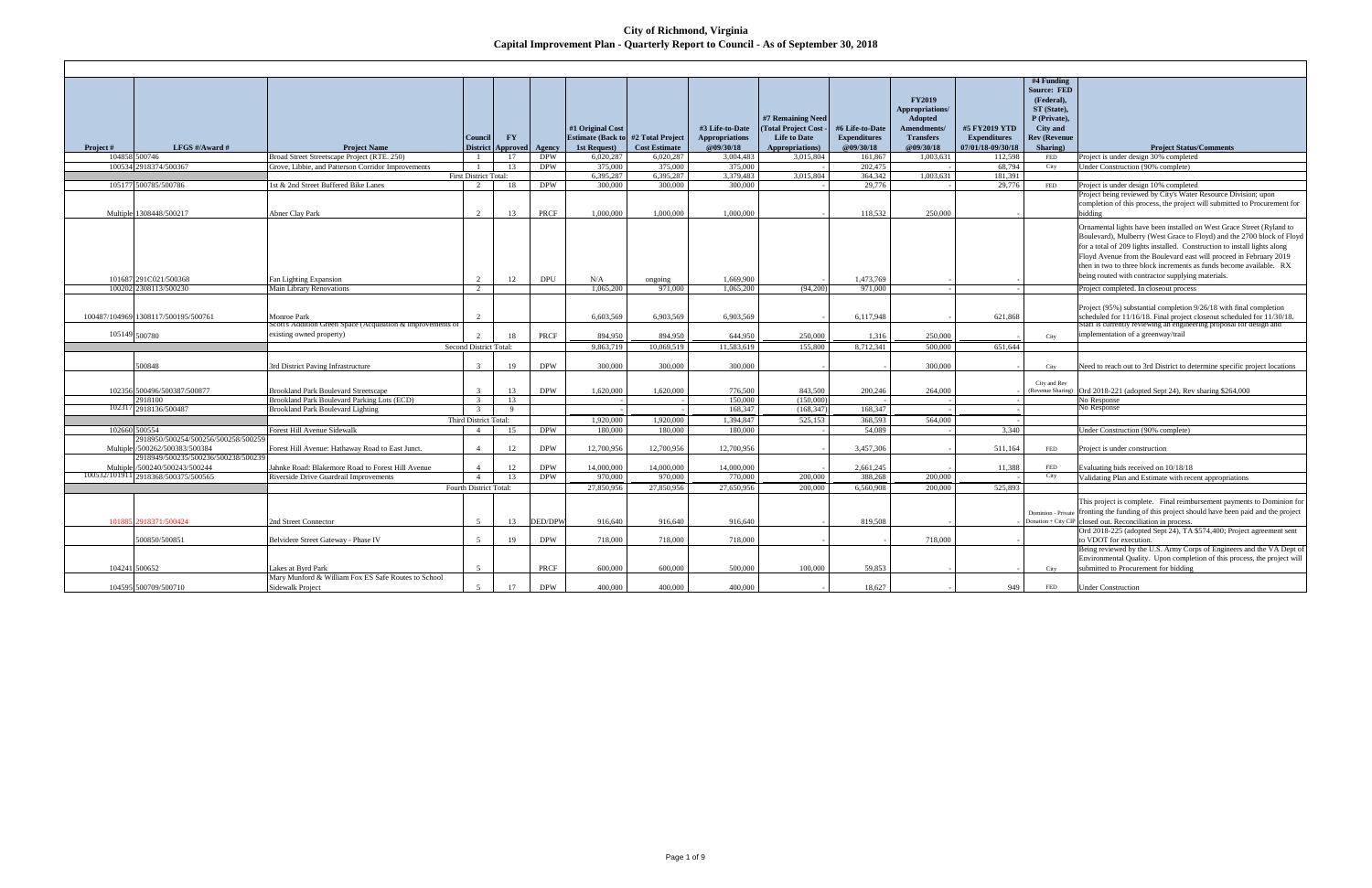**City of Richmond, Virginia Capital Improvement Plan - Quarterly Report to Council - As of September 30, 2018**

|                              |                                                                          |                                                                                             | Council                    | FY                       |                    | #1 Original Cost<br><b>Estimate (Back to</b> | #2 Total Project        | #3 Life-to-Date<br><b>Appropriations</b> | #7 Remaining Need<br>(Total Project Cost<br><b>Life to Date</b> | #6 Life-to-Date<br><b>Expenditures</b> | <b>FY2019</b><br>Appropriations/<br>Adopted<br>Amendments/<br><b>Transfers</b> | #5 FY2019 YTD<br><b>Expenditures</b> | #4 Funding<br><b>Source: FED</b><br>(Federal),<br>ST (State),<br>P (Private),<br><b>City and</b><br><b>Rev (Revenue</b> |                                                                                                                                                                                                                                                                                                                                                                                                                                                                                                                                                                                                                                                                                                                                    |
|------------------------------|--------------------------------------------------------------------------|---------------------------------------------------------------------------------------------|----------------------------|--------------------------|--------------------|----------------------------------------------|-------------------------|------------------------------------------|-----------------------------------------------------------------|----------------------------------------|--------------------------------------------------------------------------------|--------------------------------------|-------------------------------------------------------------------------------------------------------------------------|------------------------------------------------------------------------------------------------------------------------------------------------------------------------------------------------------------------------------------------------------------------------------------------------------------------------------------------------------------------------------------------------------------------------------------------------------------------------------------------------------------------------------------------------------------------------------------------------------------------------------------------------------------------------------------------------------------------------------------|
| Project #                    | LFGS #/Award #                                                           | <b>Project Name</b>                                                                         |                            | <b>District Approved</b> | Agency             | 1st Request)                                 | <b>Cost Estimate</b>    | @09/30/18                                | Appropriations)                                                 | @09/30/18                              | @09/30/18                                                                      | 07/01/18-09/30/18                    | Sharing)                                                                                                                | <b>Project Status/Comments</b><br>Ord 2018-224 (adopted Sept 24), TA \$288,000; Project agreement sent                                                                                                                                                                                                                                                                                                                                                                                                                                                                                                                                                                                                                             |
|                              | 500864/500865                                                            | Maymont Neighborhood Sidewalks                                                              |                            | 19                       | <b>DPW</b>         | 800,000                                      | 800,000                 | 360,000                                  | 440,000                                                         |                                        | 360,000                                                                        |                                      | FED                                                                                                                     | o VDOT for execution.                                                                                                                                                                                                                                                                                                                                                                                                                                                                                                                                                                                                                                                                                                              |
| 105122 500775                |                                                                          | Sidewalk Projects - 5th District                                                            | - 5                        | 18                       | <b>DPW</b>         | 455,756                                      | 455,756                 | 455,756                                  |                                                                 | 105,802                                | 255,756                                                                        | 4,936                                |                                                                                                                         | No comments                                                                                                                                                                                                                                                                                                                                                                                                                                                                                                                                                                                                                                                                                                                        |
|                              | 500849                                                                   | 6th District Street Paving, Sidewalks, & Green Space                                        | Fifth District Total:<br>6 | 19                       | <b>DPW</b>         | 3,890,396<br>275,744                         | 3,890,396<br>275,744    | 3,350,396<br>275,744                     | 540,000                                                         | 1,003,790                              | 1,333,756<br>275,744                                                           | 5,885                                |                                                                                                                         | Need to reach out to 6th District to verify what the want done                                                                                                                                                                                                                                                                                                                                                                                                                                                                                                                                                                                                                                                                     |
|                              |                                                                          |                                                                                             |                            |                          |                    |                                              |                         |                                          |                                                                 |                                        |                                                                                |                                      |                                                                                                                         | Staff is preparing to perform renovations toe the second floor of the<br>building this winter. We will also be upgrading the HVAC system and<br>installing an elevator (lift) in order to provide ADA access. The tennis                                                                                                                                                                                                                                                                                                                                                                                                                                                                                                           |
|                              | 100490 1308122/500200                                                    | Ann Hardy Park Family Life Center<br>Bicycle Facilities & Sidewalk Improvements on Bank     |                            | 10                       | <b>PRCF</b>        | 1,565,928                                    | $ON$ -going             | 1,565,928                                |                                                                 | 1,037,588                              |                                                                                | 4,359                                | City                                                                                                                    | and basketball courts have been renovated; completed Oct 2018                                                                                                                                                                                                                                                                                                                                                                                                                                                                                                                                                                                                                                                                      |
| 104587<br>100572/100931/101: | 500704/500705                                                            | St./Franklin St.                                                                            | 6                          | 17                       | <b>DPW</b>         | 380,000                                      | 380,000                 | 380,000                                  |                                                                 | 78,953                                 |                                                                                | 1,332                                | <b>FED</b>                                                                                                              | Project to be re-advertised. Anticipate Spring 2019 construction start.                                                                                                                                                                                                                                                                                                                                                                                                                                                                                                                                                                                                                                                            |
|                              | 20 2918960/500322/500326                                                 | <b>Biotech Research Park</b>                                                                | 6                          | 11                       | <b>DPW</b>         | N/A                                          | ongoinf                 | 4,399,000                                |                                                                 | 2,628,483                              |                                                                                | 323                                  | FED                                                                                                                     | No Change                                                                                                                                                                                                                                                                                                                                                                                                                                                                                                                                                                                                                                                                                                                          |
|                              | 101754 2108133/500680/500388                                             | Canal Walk Revnolds North to 10th                                                           | 6                          | 13                       | <b>DPW</b>         | 2,000,000                                    | 3,760,000               | 3,532,058                                | 227,942                                                         | 1,915,103                              |                                                                                | 57,000                               | City and Rev                                                                                                            | Project to be implemented under purchase agreement by developer.<br>(Revenue Sharing) Anticipate Spring 2019 construction.                                                                                                                                                                                                                                                                                                                                                                                                                                                                                                                                                                                                         |
| 100539/102012/100            | 51/100564 2918505/500126/129/567/645/646                                 | Cannon Creek Improvements                                                                   | 6                          | 12                       | <b>DPW</b>         | 3,700,000                                    | 3,700,000               | 3,667,889                                | 32,111                                                          | 2,761,951                              |                                                                                | 951                                  |                                                                                                                         | City, State & Fed Low bid received. Anticipate Spring 2019 construction start.                                                                                                                                                                                                                                                                                                                                                                                                                                                                                                                                                                                                                                                     |
| 102529                       | 908909/500526                                                            | <b>Duval Street Circulation</b>                                                             | 6                          |                          | <b>DPW</b>         | 171,000                                      | 171,000                 | 171,000                                  |                                                                 | 149,030                                | (79,000)                                                                       |                                      |                                                                                                                         | FY19 CIP Funding - \$79,000                                                                                                                                                                                                                                                                                                                                                                                                                                                                                                                                                                                                                                                                                                        |
| 100531<br>104377/10021       | 2918365/500291/500292<br>308234/500247                                   | E. Broad Gateway Improvements<br>Eastview Initiative                                        | 6<br>6                     | 12<br>12                 | <b>DPW</b>         | N/A                                          | ongoing                 | 1,994,200<br>1,200,000                   | (1,200,000)                                                     | 1,412,982<br>1,095,421                 |                                                                                |                                      | FED                                                                                                                     | No comments<br>No Response                                                                                                                                                                                                                                                                                                                                                                                                                                                                                                                                                                                                                                                                                                         |
|                              | 102043/104240 2918369/500508/500568/500509                               | Franklin Street Streetscape                                                                 | 6                          | 13                       | DPW/DEI            | 3,900,000                                    | 3,900,000               | 3,900,000                                |                                                                 | 214,754                                |                                                                                | 8,596                                | VDOT - Revenue<br>Share                                                                                                 | \$1.25 million of this funding is being encumbered for the Main Street<br>Station site work improvements (west side of the station) as programmed.<br>The Main Street Station site work commences construction on November<br>26, 2018 and will be completed in Summer 2019, weather permitting.                                                                                                                                                                                                                                                                                                                                                                                                                                   |
| 102750                       | 00573                                                                    | Heritage Center/Lumpkin's Jail (Devil's Half Acre)                                          | 6                          | 15                       | <b>DED</b>         | 24,800,000                                   | 24,800,000              | 8,050,000                                | 16,750,000                                                      | 1,723,408                              |                                                                                | 37,597                               | ST, City                                                                                                                | This project is in the final community engagement phase, conceptual<br>design follows. There is not "cost estimate" because there is not an<br>approved design/project yet. Additional funding sources include ST<br>reimbursements and fund raising is expected by all parties in order to<br>deliver the project. The community engagement revealed the people want<br>a "museum" a building on the authentic site of the Lumpkin's Jail/Devil's<br>Half Acre. This project is expected to be a companion "museum" to the<br>Smithsonian Museum in Wash. DC, National Museum of African<br>American History and Culture.                                                                                                         |
|                              | 500406                                                                   | Hull Street Redevelopment & Conservation                                                    | 6                          |                          | PDR                | 200,000                                      | 300,000                 | 300,000                                  |                                                                 |                                        |                                                                                |                                      | City                                                                                                                    | Project will provide for additional public improvements along the<br>Corridor to support commercial revitalization. Such uses could include<br>pedestrian lighting, street lighting, additional street trees, street/sidewalk<br>improvements, and public art. Contract with Kimley-Horn to assist in<br>additional street lighting, to improve safety, has been initiated. Plans were<br>reviewed and received final approval by UDC and CPC in October 2017.<br>Test light installed in 600 block of Hull St. late September 2018, to<br>review character of new light fixture. Photometric work complete.<br>Working w/DPU and supplier to finalize purchase of all fixtures for<br>installation. Installation moved into 2019. |
|                              |                                                                          |                                                                                             |                            |                          |                    |                                              |                         |                                          |                                                                 |                                        |                                                                                |                                      |                                                                                                                         | Project name needs to be changed to Shockoe valley Streets improvement                                                                                                                                                                                                                                                                                                                                                                                                                                                                                                                                                                                                                                                             |
|                              | 500745                                                                   | I-95 and Broad Street Interchange Area Project/Shockoe<br><b>Valley Street Improvements</b> | 6                          | 17                       | <b>DPW</b>         | 28,043,000                                   | 28,043,000              | 4,909,789                                | 23,133,211                                                      | 323,293                                | 1,950,000                                                                      | 49,703                               | FED                                                                                                                     | Project . Also FY 19 VDOT allocation has now changed to \$3,538,000 in<br>their six year improvement Plan                                                                                                                                                                                                                                                                                                                                                                                                                                                                                                                                                                                                                          |
| 100503 500297                |                                                                          | James River Park Infrastructure                                                             | 6                          |                          | <b>PRCF</b>        | N/A                                          | On-going                | 850,000                                  |                                                                 | 277,846                                |                                                                                | 13,885                               | City                                                                                                                    | No Comments                                                                                                                                                                                                                                                                                                                                                                                                                                                                                                                                                                                                                                                                                                                        |
|                              | 100496 1308445/500206                                                    | Kanawha Plaza Park/RMA Superstructure Repairs                                               | 6                          | 11                       |                    | N/A                                          | On-going                | 3,482,000                                |                                                                 | 5,722,709                              |                                                                                | 58                                   | City                                                                                                                    | No Comments                                                                                                                                                                                                                                                                                                                                                                                                                                                                                                                                                                                                                                                                                                                        |
| 100241<br>100171/10067       | 2108612/500283/500469/500542/500543<br>/500544<br>2958101/500223/225/226 | Main Street Station Multi Modal Center<br>Major Bridge Painting - Manchester - Urban        | 6                          |                          | DED<br><b>DPW</b>  | 75,079,720<br>8,900,000                      | 96,000,000<br>8,600,000 | 86,670,590<br>8,900,000                  | 9,329,410<br>(300,000)                                          | 79,855,590<br>7,820,318                | 6,417,712                                                                      | 164                                  | FED                                                                                                                     | Ord 2018-172 \$890,776 plus Ord 2018-173 \$5,526,936, The site work<br>improvements for the Main Street Station begin November 26, 2018. The<br>Franklin Street Streetscape Funding, FED, ST and city funding fund this<br>FED, ST and city project. Ongoing Project.<br>Project complete.Being reconciled                                                                                                                                                                                                                                                                                                                                                                                                                         |
|                              | 100170/103002 2958835/500211/500221                                      | Mayo Bridge Rehabilitation                                                                  | 6                          | 11                       |                    | 10,051,000                                   | 10,051,000              | 4,376,000                                | 5,675,000                                                       | 1,195,680                              | 2,075,000                                                                      |                                      | FED                                                                                                                     | Scoping meeting scheduled for November 2018                                                                                                                                                                                                                                                                                                                                                                                                                                                                                                                                                                                                                                                                                        |
|                              |                                                                          | Oak Grove School Renovations, Improvements and                                              |                            |                          |                    |                                              |                         |                                          |                                                                 |                                        |                                                                                |                                      |                                                                                                                         |                                                                                                                                                                                                                                                                                                                                                                                                                                                                                                                                                                                                                                                                                                                                    |
| 102251/100594                | 500845<br>1308450/500294/500750                                          | Playground Upgrades<br>RMA Plaza Joint Repair                                               | 6                          | 19<br>13                 | PRCF<br><b>DPW</b> | 300,000<br>1,900,000                         | 300,000<br>1,900,000    | 300,000<br>1,711,405                     | 188,595                                                         | 113,793                                |                                                                                | 1,670                                | City<br>City                                                                                                            | Accessing community needs for addition upgrades<br>Construction start November 2018.                                                                                                                                                                                                                                                                                                                                                                                                                                                                                                                                                                                                                                               |
|                              | 101767 5008313/500407/500333/500334                                      | (Shko Revit) Shockoe Revitalization Strategy Plan<br>Implementation                         |                            | 13                       | DED                | 3,864,000                                    | 6,600,000               | 3,864,000                                | 2,736,000                                                       | 2,460,874                              | 300,000                                                                        | 17,241                               | and City                                                                                                                | The 17th Street Market will open officially for ice skating on November<br>30 with a ribbon cutting. Work will continue past this date and that work<br>will include final finishes on the electrical enclosures, FFE installations<br>and landscaping improvements that will be planted in the very early<br>Spring to insure the plants' survival. The project has had MANY set<br>backs including the wettest May and June on record. The fences were<br>removed on 10/26 following the installation of 22 trees. The Police<br>Federal Smart Scale Command Center for Shockoe Bottom is currently under design and is<br>90% complete.                                                                                         |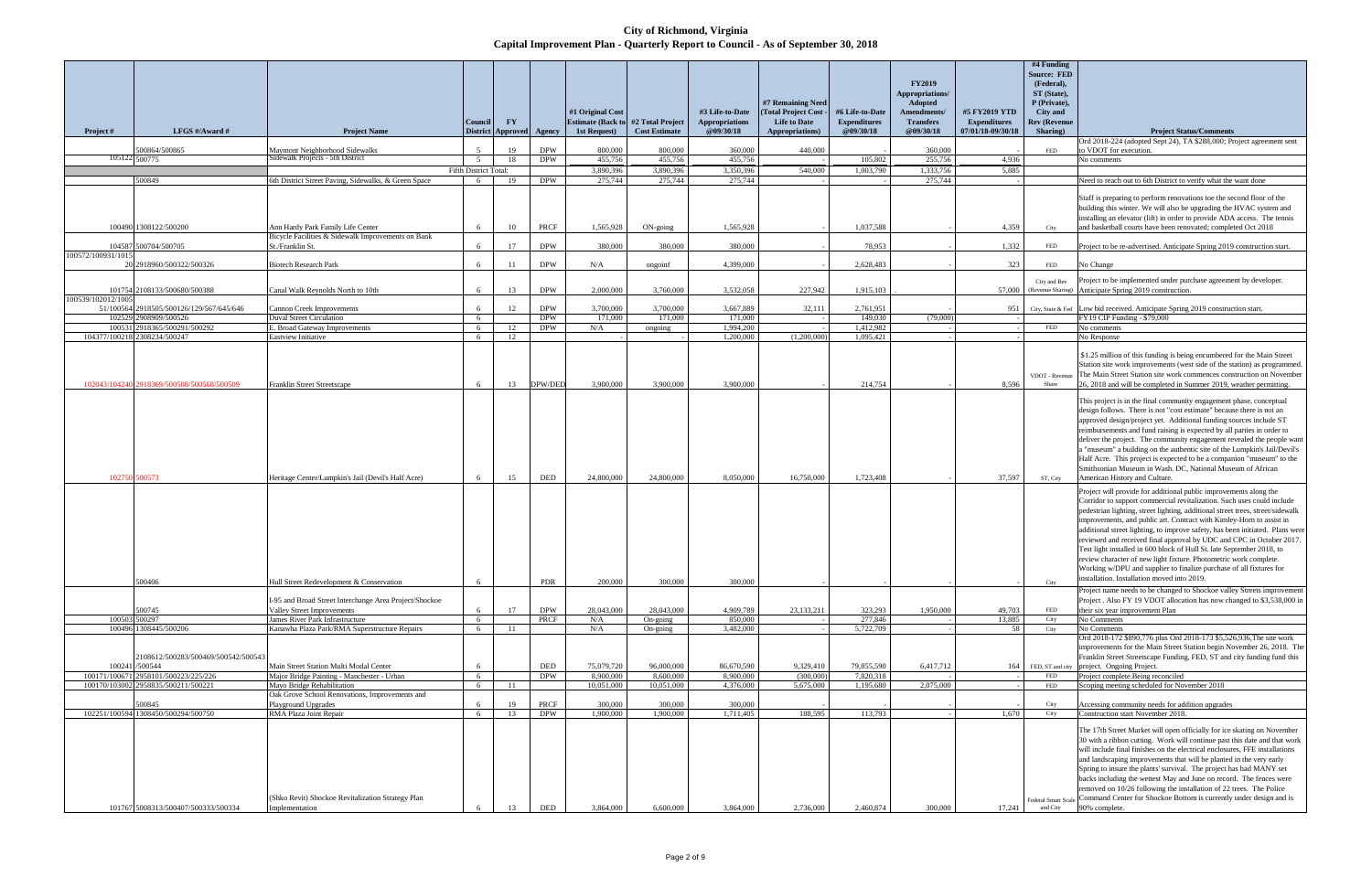**City of Richmond, Virginia Capital Improvement Plan - Quarterly Report to Council - As of September 30, 2018**

|          |                                                |                                                                                     | Council                  | $\mathbf{F}\mathbf{Y}$ |                          | #1 Original Cost<br><b>Estimate (Back to</b> | #2 Total Project        | #3 Life-to-Date<br><b>Appropriations</b> | #7 Remaining Need<br>(Total Project Cost)<br><b>Life to Date</b> | #6 Life-to-Date<br><b>Expenditures</b> | <b>FY2019</b><br>Appropriations/<br>Adopted<br>Amendments/<br><b>Transfers</b> | #5 FY2019 YTD<br><b>Expenditures</b> | #4 Funding<br><b>Source: FED</b><br>(Federal),<br>ST (State),<br>P (Private),<br><b>City and</b><br><b>Rev (Revenue</b> |                                                                                                                                                                                                                                                                                                                                                                                                                                                                                                                                                                                                                                                                                        |
|----------|------------------------------------------------|-------------------------------------------------------------------------------------|--------------------------|------------------------|--------------------------|----------------------------------------------|-------------------------|------------------------------------------|------------------------------------------------------------------|----------------------------------------|--------------------------------------------------------------------------------|--------------------------------------|-------------------------------------------------------------------------------------------------------------------------|----------------------------------------------------------------------------------------------------------------------------------------------------------------------------------------------------------------------------------------------------------------------------------------------------------------------------------------------------------------------------------------------------------------------------------------------------------------------------------------------------------------------------------------------------------------------------------------------------------------------------------------------------------------------------------------|
| Project# | LFGS #/Award #                                 | <b>Project Name</b><br>Whitcomb Court Study for the Future Redevelopment of         | <b>District</b>          | <b>Approved</b>        | Agency                   | 1st Request)                                 | <b>Cost Estimate</b>    | @09/30/18                                | Appropriations)                                                  | @09/30/18                              | @09/30/18                                                                      | 07/01/18-09/30/18                    | Sharing)                                                                                                                | <b>Project Status/Comments</b>                                                                                                                                                                                                                                                                                                                                                                                                                                                                                                                                                                                                                                                         |
|          | 500844                                         | <b>Public Housing</b>                                                               |                          | 19                     |                          | 250,000                                      | 250,000                 | 250,000                                  |                                                                  |                                        | 250,000                                                                        |                                      | City                                                                                                                    | No Response                                                                                                                                                                                                                                                                                                                                                                                                                                                                                                                                                                                                                                                                            |
|          |                                                |                                                                                     | Sixth District Total:    |                        |                          | 165,380,392                                  | 189,030,744             | 144,749,603                              | 56,572,269                                                       | 110,787,777                            | 11,189,456                                                                     | 192,877                              |                                                                                                                         |                                                                                                                                                                                                                                                                                                                                                                                                                                                                                                                                                                                                                                                                                        |
|          | 101777 5008122/500399<br>105178 500787/500788  | 25th Street Development<br>29th Street/Church Hill Bike & Pedestrian Infrastructure |                          | 18                     | <b>DPW</b>               | 650,000                                      | 650,000                 | 2,415,000<br>650,000                     | (2,415,000)                                                      | 2,346,533<br>56,423                    |                                                                                | 38,153                               | City<br>${\rm FED}$                                                                                                     | No Response<br>Design 90% completed                                                                                                                                                                                                                                                                                                                                                                                                                                                                                                                                                                                                                                                    |
|          |                                                |                                                                                     |                          |                        |                          |                                              |                         |                                          |                                                                  |                                        |                                                                                |                                      |                                                                                                                         | Ord 2018-226 (adopted Sept 24), TA \$125,000; Project agreement sent                                                                                                                                                                                                                                                                                                                                                                                                                                                                                                                                                                                                                   |
|          | 500852/500853                                  | Broad St Pedestrian Hybrid Beacon & Crosswalk (HAWK)                                |                          | 19                     | <b>DPW</b>               | 125,000                                      | 125,000                 | 125,000                                  |                                                                  |                                        | 125,000                                                                        |                                      | <b>FED</b>                                                                                                              | to VDOT for execution.                                                                                                                                                                                                                                                                                                                                                                                                                                                                                                                                                                                                                                                                 |
|          | 101764 500404                                  | Church Hill Teen Development Center                                                 | 7                        |                        | PRCF                     | 538,287                                      | 538,287                 | 538.287                                  |                                                                  |                                        |                                                                                |                                      | City                                                                                                                    | No Comments                                                                                                                                                                                                                                                                                                                                                                                                                                                                                                                                                                                                                                                                            |
|          | 500755                                         | <b>East District Park Transformation</b>                                            |                          | 17                     | PRCF                     | 1,918,600                                    | 1,918,600               | 1,459,950                                | 458,650                                                          | 291,617                                | 508,650                                                                        |                                      | City                                                                                                                    | New playground equipment installed ay Lucks Field, 2 shelters to be<br>nstalled at Oakwood                                                                                                                                                                                                                                                                                                                                                                                                                                                                                                                                                                                             |
|          | 101768 5008314/500408                          | East End Vacant/Blighted Property Improvements                                      | $7\phantom{.0}$          | 13                     |                          |                                              |                         | 200,000                                  | (200,000)                                                        |                                        | (250,000)                                                                      |                                      |                                                                                                                         | No Response                                                                                                                                                                                                                                                                                                                                                                                                                                                                                                                                                                                                                                                                            |
|          | 104079 500627/500725                           | East Riverfront Transportation Improvement Program                                  |                          |                        | <b>DPW</b>               | 13,100,000                                   | 13,100,000              | 13,006,301                               | 93.699                                                           | 12,668,544                             |                                                                                | 1,218,855                            | City and Rev<br>(Revenue Sharing)                                                                                       | Project in closeout process.                                                                                                                                                                                                                                                                                                                                                                                                                                                                                                                                                                                                                                                           |
|          | 1308447/500208                                 | Historic Fulton Community Memorial Park                                             | $\overline{7}$           | 13                     | <b>PRCF</b>              | 600,000                                      | N/A                     | 600,000                                  |                                                                  | 54,275                                 |                                                                                | 2,970                                | City                                                                                                                    | Bids received; all exceeded available budget. Plans/specs being revised to<br>perform the project in phases. Will be re-bid late fall 2018                                                                                                                                                                                                                                                                                                                                                                                                                                                                                                                                             |
|          | 101755 5008001/500392                          | <b>Intermediate Terminal Riverfront Public Access</b>                               |                          | 12                     | <b>DPW</b>               | 10,544,318                                   | 10,544,318              | 4,628,318                                | 5,916,000                                                        | 4,380,317                              | 484,000                                                                        | 8,325                                | City                                                                                                                    | Terminal Dock Phase II design completed and approved. Construction<br>start for relocation of entrance drive pending disposition of terminal<br>warehouse.                                                                                                                                                                                                                                                                                                                                                                                                                                                                                                                             |
|          | 500856                                         | Jefferson Avenue Improvements                                                       | - 7                      | 19                     | <b>DPW</b>               | 2,000,000                                    | 2,000,000               | 500,000                                  | 1,500,000                                                        |                                        | 500,000                                                                        |                                      |                                                                                                                         | Public information meeting held October 18th.                                                                                                                                                                                                                                                                                                                                                                                                                                                                                                                                                                                                                                          |
|          | 104596 500711/500876                           | Nine Mile Road Streetscape                                                          |                          | 17                     | <b>DPW</b>               | 3,585,000                                    | 3,585,000               | 3,247,836                                | 337,164                                                          | 123,071                                | 1,382,836                                                                      |                                      | City and Rev<br>2.310 (Revenue Sharing)                                                                                 | Ord 2018-221 (adopted Sept 24), Rev sharing \$707,836 - Phase I plans<br>under design.                                                                                                                                                                                                                                                                                                                                                                                                                                                                                                                                                                                                 |
|          | 500720                                         | Police Property & Evidence Center                                                   | $\overline{7}$           | 17                     | <b>DPW</b>               | 2,900,000                                    | 2,900,000               | 2,900,000                                |                                                                  | 2,823,659                              |                                                                                | 2,666,910                            |                                                                                                                         | Construction is complete. Minor miscellaneous items/enhancements<br>pending                                                                                                                                                                                                                                                                                                                                                                                                                                                                                                                                                                                                            |
|          | 102062 5008316/500453                          | <b>Public Housing Transformation</b>                                                | $\overline{7}$           | 14                     | <b>HCD</b>               | 202,000,000                                  | 240,000,000             | 12,071,027                               | 227,928,973                                                      | 11,723,548                             |                                                                                |                                      |                                                                                                                         | The City and RRHA have partnered with private developers to redevelop<br>severely distressed public housing complex in the East End. This multi-<br>year, multi-phased redevelopment of Creighton Court/Armstrong High<br>School sites will initially construct approximately 600-800 new residences<br>in mixed-use, mixed-income communities consisting of market rate and<br>affordable rental and for-sale residences as well as retail, commercial,<br>educational, and recreational amenities. The project is estimated to cost at<br>least \$240 million, with the City's investment leveraging other non-City<br>funding at a ratio of 1:50, minimum. This project is ongoing. |
|          | 102188/104763 2948751/500474                   | Route 5 (Main St.) & Williamsburg Ave. Int. - Urban                                 |                          |                        | <b>DPW</b>               | 2,600,000                                    | 2,600,000               | 2,590,428                                | 9,572                                                            | 290,426                                |                                                                                |                                      | City and Rev                                                                                                            | 29,000 (Revenue Sharing) Plan Design underway 60% complete.                                                                                                                                                                                                                                                                                                                                                                                                                                                                                                                                                                                                                            |
|          | 500615                                         | Stone Bistro                                                                        |                          | 16                     | DED                      | 31,000,000                                   | 31,000,000              | 31,000,000                               |                                                                  | 22,286,804                             |                                                                                |                                      |                                                                                                                         | The Stone Brewery Facility has been constructed at 3101 E. Main Street,<br>which is part of the Greater Fulton area. This area is part of the City's<br>initiatives as high priority for neighborhood revitalization. Phase I is<br>complete and now Phase II, which is the Bistro is anticipated to cost<br>approximately \$8 million. The EDA will serve as the developer for both<br>Phases of this project. The Bistro is upcoming.                                                                                                                                                                                                                                                |
|          |                                                |                                                                                     | Seventh District Total:  |                        |                          | 271,561,205                                  | 308,961,205             | 75,932,147                               | 233,629,058                                                      | 57,045,217                             | 2,750,486                                                                      | 3,966,522                            |                                                                                                                         |                                                                                                                                                                                                                                                                                                                                                                                                                                                                                                                                                                                                                                                                                        |
|          | 500843                                         | <b>Blackwell Playground Upgrades</b>                                                | 8 <sup>8</sup>           | 19                     | PRCF                     | 100,000                                      | 100,000                 | 100,000                                  |                                                                  |                                        |                                                                                |                                      |                                                                                                                         | Accessing community needs for addition upgrades                                                                                                                                                                                                                                                                                                                                                                                                                                                                                                                                                                                                                                        |
|          | 2948181/500263/264/265<br>102186 500473/500491 | Commerce Rd.: Bellemeade to 450 ft - Urban<br>Deepwater Terminal to Goodes Street   | 8<br>-8                  | 11                     | <b>DPW</b><br><b>DPW</b> | 18,500,000<br>4,425,000                      | 18,500,000<br>4,425,000 | 14,310,405<br>2,250,000                  | 4,189,595<br>2,175,000                                           | 1,292,897<br>174,944                   |                                                                                | 19,910<br>676                        | FED<br>FED                                                                                                              | Finalizing Plans for construction advertisement<br>Right of way process underway.                                                                                                                                                                                                                                                                                                                                                                                                                                                                                                                                                                                                      |
|          | 105151 500781                                  | Eighth District Green Space Creation (Acquisitions & improver                       | 8                        | 18                     |                          | 125,717                                      | 125,717                 | 125,717                                  |                                                                  |                                        |                                                                                |                                      |                                                                                                                         | No Comments                                                                                                                                                                                                                                                                                                                                                                                                                                                                                                                                                                                                                                                                            |
|          | 100485 1308110/500191                          | Hickory Hill Community center                                                       | 8                        | 13                     |                          | 1,862,280                                    | on-going                | 1,862,280                                |                                                                  | 1,612,162                              |                                                                                |                                      |                                                                                                                         | No Comments                                                                                                                                                                                                                                                                                                                                                                                                                                                                                                                                                                                                                                                                            |
|          | 102969 2918752/500599                          | Jefferson Davis Hwy (US 1-301): Chesterman Ave.                                     | 8                        |                        | <b>DPW</b>               | 5,700,000                                    | 5,700,000               | 773,000                                  | 4,927,000                                                        | 308,878                                |                                                                                |                                      | <b>FED</b>                                                                                                              | Public hearing held on 9/25/18 via VDOT<br>Landford Brothers is low bidder. Preparing pre-CON meeting to start                                                                                                                                                                                                                                                                                                                                                                                                                                                                                                                                                                         |
|          | 100675 2928755/500288/500694                   | Midlothian Turn/Belt Blvd Bridge Rehab                                              |                          |                        | <b>DPW</b>               | 2,300,000                                    | 1,885,000               | 2,300,000                                | (415,000)                                                        | 419,064                                |                                                                                | 861                                  | <b>FED</b>                                                                                                              | construction.                                                                                                                                                                                                                                                                                                                                                                                                                                                                                                                                                                                                                                                                          |
|          |                                                |                                                                                     | Eighth District Total:   |                        |                          | 33,012,997                                   | 30,735,717              | 21,721,402                               | 10,876,595                                                       | 3,807,946                              |                                                                                | 21,447                               |                                                                                                                         |                                                                                                                                                                                                                                                                                                                                                                                                                                                                                                                                                                                                                                                                                        |
|          | 500842/500843<br>104590 500706/500707          | <b>Broad Rock Park Complex Improvements</b><br><b>Carnation Street New Sidewalk</b> | $\Omega$<br>$\mathbf{Q}$ | 19<br>17               | PRCF<br><b>DPW</b>       | 450,000<br>700,000                           | 450,000<br>700,000      | 450,000<br>600,000                       | 100,000                                                          | 115,200                                |                                                                                | 5,738                                | City<br><b>FED</b>                                                                                                      | Accessing community needs for addition upgrades<br>Project in procurement for re-advertisement. Spring 2019 construction<br>start.                                                                                                                                                                                                                                                                                                                                                                                                                                                                                                                                                     |
|          |                                                | Greene Elementary School - Safe Route to School                                     |                          | 19                     | <b>DPW</b>               | 980,000                                      | 980,000                 | 380,000                                  | 600,000                                                          |                                        | 380,000                                                                        |                                      | <b>FED</b>                                                                                                              | Ord 2018-222 (adopted Sept 24), TA \$304,000; Project agreement sent<br>to VDOT for execution.                                                                                                                                                                                                                                                                                                                                                                                                                                                                                                                                                                                         |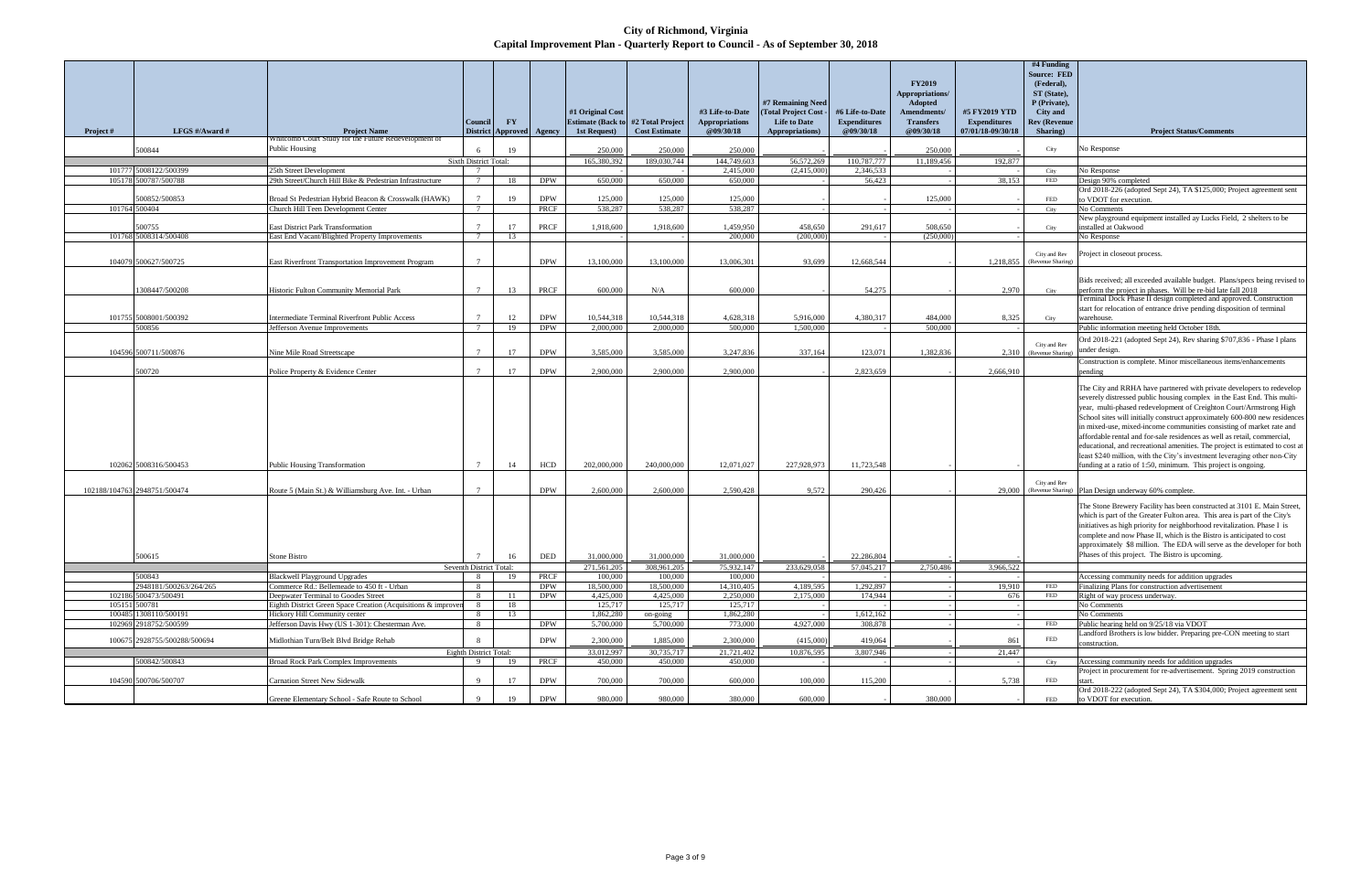**City of Richmond, Virginia Capital Improvement Plan - Quarterly Report to Council - As of September 30, 2018**

| Project#      | LFGS $\#/$ Award $\#$                            | <b>Project Name</b>                                                                                       | <b>Council</b>                 | <b>FY</b><br><b>District Approved</b> | Agency                   | #1 Original Cost<br><b>Estimate (Back to</b><br>1st Request) | #2 Total Project<br><b>Cost Estimate</b> | #3 Life-to-Date<br><b>Appropriations</b><br>@09/30/18 | #7 Remaining Need<br><b>Total Project Cost</b><br><b>Life to Date</b><br>Appropriations) | #6 Life-to-Date<br><b>Expenditures</b><br>@09/30/18 | <b>FY2019</b><br>Appropriations/<br><b>Adopted</b><br>Amendments/<br><b>Transfers</b><br>@09/30/18 | #5 FY2019 YTD<br><b>Expenditures</b><br>07/01/18-09/30/18 | #4 Funding<br><b>Source: FED</b><br>(Federal),<br>ST (State),<br>P (Private),<br><b>City and</b><br><b>Rev (Revenue</b><br>Sharing) | <b>Project Status/Comments</b>                                                                                                                                                                                                                                                                                                                                                                                                                                                                                                                                                |
|---------------|--------------------------------------------------|-----------------------------------------------------------------------------------------------------------|--------------------------------|---------------------------------------|--------------------------|--------------------------------------------------------------|------------------------------------------|-------------------------------------------------------|------------------------------------------------------------------------------------------|-----------------------------------------------------|----------------------------------------------------------------------------------------------------|-----------------------------------------------------------|-------------------------------------------------------------------------------------------------------------------------------------|-------------------------------------------------------------------------------------------------------------------------------------------------------------------------------------------------------------------------------------------------------------------------------------------------------------------------------------------------------------------------------------------------------------------------------------------------------------------------------------------------------------------------------------------------------------------------------|
|               | 102038 500448/500878                             |                                                                                                           | 9                              | 14                                    | <b>DPW</b>               | 6,000,000                                                    | 6,000,000                                | 1.634.609                                             | 4,365,391                                                                                | 49,931                                              | 734,609                                                                                            |                                                           | City and Rev                                                                                                                        | Ord 2018-221 (adopted Sept 24), Rev sharing \$734,609                                                                                                                                                                                                                                                                                                                                                                                                                                                                                                                         |
| 105173 500784 |                                                  | Hey Road Improvements<br>Hull Street & Chippenham Parkway Gateway Project                                 | 9                              | 18                                    | <b>DPW</b>               |                                                              |                                          | 500,000                                               | (500,000)                                                                                | 3,727                                               |                                                                                                    | 790                                                       | (Revenue Sharing)                                                                                                                   | Median improvements underway. Concepts for signage still pending                                                                                                                                                                                                                                                                                                                                                                                                                                                                                                              |
| 101924 500197 |                                                  | Hull St.: Dixon Dr. to Elkhardt - Urban                                                                   | 9                              | 12                                    | <b>DPW</b>               | 21,100,000                                                   | 36,000,000                               | 5,915,000                                             | 30,085,000                                                                               | 2,986,415                                           | 900,000                                                                                            | 1,415                                                     | FED                                                                                                                                 | Project limits needs to change to read Hey Rd to Warwick rd and tota<br>estimate to read \$21 million. Also VDOT allocations have changed                                                                                                                                                                                                                                                                                                                                                                                                                                     |
| 101906 500428 |                                                  | Southside Regional Park & Community Center                                                                | 9<br>Ninth District Total:     | 14                                    | PRCF                     | 10,700,000<br>39,930,000                                     | 10,700,000<br>54,830,000                 | 6,213,500<br>15,693,109                               | 4.486.500<br>39,136,891                                                                  | 3,768,730<br>6,924,002                              | 1,100,000<br>3,114,609                                                                             | 89,620<br>97,562                                          | City                                                                                                                                | Design development continues; revised master plan approved by the<br>in Sept. 2018. Preparing documents for demolition of selected buildin                                                                                                                                                                                                                                                                                                                                                                                                                                    |
|               | 500841                                           | 730 Building                                                                                              | CW                             | 19                                    |                          | 1.200,000                                                    | 1,200,000                                | 585,356                                               | 614,644                                                                                  | 29.928                                              | 585,356                                                                                            |                                                           |                                                                                                                                     | No Comments                                                                                                                                                                                                                                                                                                                                                                                                                                                                                                                                                                   |
|               | Multiple 2948791/500343                          | 4R Capital projects - Urban                                                                               | <b>CW</b>                      |                                       | <b>DPW</b>               |                                                              |                                          | 1,665,000                                             | (1,665,000)                                                                              | 1,120,330                                           |                                                                                                    |                                                           |                                                                                                                                     | No Comments                                                                                                                                                                                                                                                                                                                                                                                                                                                                                                                                                                   |
| 564661        | 100221 2308302/500250<br>500559                  | 800 MHz Radio System Update & Equip. Replacement<br>9-1-1 Emergency Communications Center Expansion       | CW<br>CW                       | 12<br>15                              |                          | 40,133,872<br>2,826,807                                      | 40,133,872<br>2,826,807                  | 40,133,872<br>2,826,807                               |                                                                                          | 7,291,281<br>2,410,149                              | 4,845,500                                                                                          |                                                           |                                                                                                                                     | The city has entered into a contract with Motorola Solutions, Inc. for<br>turn-key replacement of the city's radio system. New tower sites have<br>been identified and approved by the Planning Commission. Channels<br>new system coverage has been approved by the FCC. Installation of<br>public safety radios is completed with the remaining general governm<br>radios and new system as a whole projected to be completed in summ<br>2021. In addition to the actual expenditures, \$151,075.86 has been<br>obligated but not assigned a purchase order.<br>No Comments |
|               |                                                  |                                                                                                           |                                |                                       |                          |                                                              |                                          |                                                       |                                                                                          |                                                     |                                                                                                    |                                                           |                                                                                                                                     |                                                                                                                                                                                                                                                                                                                                                                                                                                                                                                                                                                               |
|               | 101939 2908023/500435                            | <b>Bicycle Parking Racks</b>                                                                              | CW                             | 13                                    | <b>DPW</b>               |                                                              |                                          | 175,000                                               | (175,000)                                                                                | 86,881                                              |                                                                                                    |                                                           |                                                                                                                                     | Ongoing. Funds currently being used to augment bike share stations.                                                                                                                                                                                                                                                                                                                                                                                                                                                                                                           |
|               | 2908222/500306 CMAO /500308 RS                   |                                                                                                           |                                |                                       |                          |                                                              |                                          |                                                       |                                                                                          |                                                     |                                                                                                    |                                                           |                                                                                                                                     |                                                                                                                                                                                                                                                                                                                                                                                                                                                                                                                                                                               |
|               | Multiple /500309 GO /500310 GO                   | Bike Lanes/Bike Boulevards (Bike Lanes "Sharrows")                                                        | CW                             | 12                                    | <b>DPW</b>               | 3,150,000                                                    | 3,150,000                                | 3,150,000                                             |                                                                                          | 1,187,668                                           |                                                                                                    | 260,641                                                   | City and Rev                                                                                                                        | This is an ongoing program: 17th St, Granyland St and Semmes Ave<br>(Revenue Sharing) Bike Lane will completed construction in Dec, 2018.                                                                                                                                                                                                                                                                                                                                                                                                                                     |
| 10152         | 5008766/500324                                   | <b>Building Demolition</b>                                                                                | CW                             |                                       | PDR                      | 6,200,000                                                    | 6,200,000                                | 6,200,000                                             |                                                                                          | 6,180,012                                           |                                                                                                    |                                                           | City                                                                                                                                | No demolitions have been completed this FY using CIP funds.                                                                                                                                                                                                                                                                                                                                                                                                                                                                                                                   |
|               | 100493 1308186C/500203                           | Cemetery Improvements                                                                                     | CW                             |                                       | PRCF                     | N/A                                                          | on-going                                 | 3,586,764                                             |                                                                                          | 3,579,667                                           |                                                                                                    |                                                           |                                                                                                                                     | No Comments                                                                                                                                                                                                                                                                                                                                                                                                                                                                                                                                                                   |
|               |                                                  |                                                                                                           |                                |                                       |                          |                                                              |                                          |                                                       |                                                                                          |                                                     |                                                                                                    |                                                           | Federal & State                                                                                                                     |                                                                                                                                                                                                                                                                                                                                                                                                                                                                                                                                                                               |
|               | 104030 500622 / 500623                           | City Bike Share Phase II Deployment (CMAQ)                                                                | $\mathrm{CW}$                  | 18                                    | <b>DPW</b>               | 3,280,000                                                    | 3,280,000                                | 3,280,000                                             |                                                                                          | 1,993,939                                           | 36,000                                                                                             |                                                           | CMAQ                                                                                                                                | No Comments                                                                                                                                                                                                                                                                                                                                                                                                                                                                                                                                                                   |
|               | 105129 500776<br>102706/100206 2308140/500232    | City Hall - Cooling Tower and Structural Replacement Project<br>City Hall Emergency Generator Replacement | CW<br>$\mathrm{CW}$            | N/A                                   | <b>DPW</b><br><b>DPW</b> | 1.200.000<br>600,000                                         | 1.340,000<br>2,204,627                   | 1,200,000<br>2,204,627                                | 140,000                                                                                  | 902,399<br>2,154,240                                | (50, 373)                                                                                          |                                                           |                                                                                                                                     | Construction underway, estimated completion November 2018.<br>FY19 CIP Funding - \$50,373. Construction began May 2016 for<br>installation of radio equipment generator redundancy and DIT redund<br>circuitry. Working with DIT to schedule final circuit cut-over, estima<br>completion date December 2018.                                                                                                                                                                                                                                                                 |
|               | 100208 2308154/500242                            | City Hall HVAC Valve Replacement                                                                          | CW                             |                                       | <b>DPW</b>               | N/A                                                          | N/A                                      | 2,210,000                                             |                                                                                          | 2,031,907                                           |                                                                                                    |                                                           |                                                                                                                                     | No comments                                                                                                                                                                                                                                                                                                                                                                                                                                                                                                                                                                   |
|               | 100229 2308933/500269                            | <b>City Hall Interior Renovations</b>                                                                     | CW                             |                                       | <b>DPW</b>               | N/A                                                          | N/A                                      | 631,000                                               |                                                                                          | 614,801                                             |                                                                                                    |                                                           |                                                                                                                                     | No comments                                                                                                                                                                                                                                                                                                                                                                                                                                                                                                                                                                   |
|               | Multiple 2308235/500438                          | <b>City Hall Renovation Project</b>                                                                       | CW                             | 13                                    |                          | 5,494,510                                                    | 5,494,510                                | 4,958,085                                             | 536,425                                                                                  | 4,219,712                                           |                                                                                                    |                                                           |                                                                                                                                     | No Comments                                                                                                                                                                                                                                                                                                                                                                                                                                                                                                                                                                   |
|               | 100216 2308223/500246                            | City Hall Replacement of Boilers and Related Systems                                                      | <b>CW</b>                      |                                       |                          | 968,144                                                      | 968,144                                  | 496,000                                               | 472,144                                                                                  | 1,025,946                                           |                                                                                                    |                                                           |                                                                                                                                     | City Hall Boiler Replacement Project; construction complete,<br>Procurement close-out documents underway. Project accounting need<br>be reconcled.                                                                                                                                                                                                                                                                                                                                                                                                                            |
|               | Multiple 2908910/500360/500361/500353            | Citywide Traffic Calming                                                                                  | CW                             |                                       | <b>DPW</b>               |                                                              |                                          | 4,822,709                                             | ON-GOING                                                                                 | 3,776,980                                           | 200,000                                                                                            |                                                           | City and Rev<br>(Revenue Sharing)                                                                                                   | Updated 10-31-18: Traffic calming improvements on: Bliley Rd<br>construction complete. Westmoreland St, Honaker St, Crutchfield St,<br>Main St, Columbia Ave and 1st Ave - construction ongoing. Southav<br>Rd, 48th St, 31st St, Dill Ave, Rennie Ave, Lanvale Ave and Ladies I<br>Rd - 90% design plans complete. Hamilton St, Grove Ave, Hawthor<br>Ave, Bainbridge St, Fendall Ave, Garland Ave, and Decatur St - proj                                                                                                                                                    |
|               | 101519 2108123/500323                            | Citywide Wayfinding Signage                                                                               | CW                             |                                       | PDR                      | 1,695,000                                                    | 1,695,000                                | 1,695,000                                             |                                                                                          | 1,116,039                                           |                                                                                                    | 4,200                                                     | City                                                                                                                                | Phase 1 signs installation complete. Replacing/repairing a couple of<br>damaged signs. Second phase of the project will involve the design a<br>implementation of the pedestrian wayfinding piecelocations finaliz<br>and graphics in production.                                                                                                                                                                                                                                                                                                                             |
|               | Multiple 2308105/500455<br>5008177/500327        | Community Schools/Parks/Libraries<br>Corridor/Gateway Blight Abatement                                    | $\mathrm{CW}$<br>$\mathrm{CW}$ | 12                                    | <b>DPW</b>               | 8,251,485                                                    | 8,251,485                                | 8,251,485<br>1,200,000                                | (1,200,000)                                                                              | 7,953,837<br>590,694                                |                                                                                                    |                                                           |                                                                                                                                     | West End Library in final closeout process with Bonding Company<br>Monroe Park in final punchlist and closeout process with the contract<br>No Response<br>FY19 CIP Funding - \$301,582 Phase I completed July 2018; Phase                                                                                                                                                                                                                                                                                                                                                    |
|               | 102009 2308237/500443                            | Customer Relationship Management Program                                                                  | CW                             | 13                                    | <b>CSR</b>               | 2,318,350                                                    | 2,016,768                                | 2,016,768                                             |                                                                                          | 1,852,393                                           | (301, 582)                                                                                         | 55,968                                                    | City                                                                                                                                | 3 in planning (integration with fulfillment systems)                                                                                                                                                                                                                                                                                                                                                                                                                                                                                                                          |
|               | 104579 500700                                    | <b>East District Initiative Building</b>                                                                  | <b>CW</b>                      |                                       | <b>DPW</b>               |                                                              |                                          | 343,000                                               | (343,000)                                                                                | 83,955                                              |                                                                                                    |                                                           |                                                                                                                                     | No Response                                                                                                                                                                                                                                                                                                                                                                                                                                                                                                                                                                   |
|               | 500777                                           | Fire Station Buildings                                                                                    | $\mathrm{CW}$                  | 18                                    | DPW                      | 1,700,000                                                    | 1,700,000                                | 1,345,732                                             | 354,268                                                                                  | 123,561                                             | 461,285                                                                                            |                                                           |                                                                                                                                     | No Comments                                                                                                                                                                                                                                                                                                                                                                                                                                                                                                                                                                   |
|               | Multiple 2308929/500272/500555<br>7808105/500493 | Fire Station Renovations<br>High School Athletic facilities                                               | CW<br>CW                       | 13                                    | <b>DPW</b><br>RPS        | 16,200,000<br>N/A                                            | 16,200,000<br>on-going                   | 8,789,989<br>2,658,438                                | 7,410,011<br><b>ON-GOING</b>                                                             | 7,256,728<br>2,090,438                              |                                                                                                    |                                                           | City                                                                                                                                | Restroom renovations at four stations planned. Design procurement of<br>two stations initiated.<br>Current project J. Marshall track                                                                                                                                                                                                                                                                                                                                                                                                                                          |
|               | 102575 2918186/500539                            | <b>ISTEA Projects</b>                                                                                     | CW                             |                                       |                          |                                                              |                                          | 1,543,895                                             | (1,543,895)                                                                              | 809,878                                             |                                                                                                    |                                                           | <b>FED</b>                                                                                                                          | No Response                                                                                                                                                                                                                                                                                                                                                                                                                                                                                                                                                                   |
|               |                                                  |                                                                                                           |                                |                                       |                          |                                                              |                                          |                                                       |                                                                                          |                                                     |                                                                                                    |                                                           |                                                                                                                                     |                                                                                                                                                                                                                                                                                                                                                                                                                                                                                                                                                                               |

|                          | #4 Funding                        |                                                                           |
|--------------------------|-----------------------------------|---------------------------------------------------------------------------|
|                          | <b>Source: FED</b>                |                                                                           |
|                          | (Federal),                        |                                                                           |
|                          |                                   |                                                                           |
|                          | ST (State),                       |                                                                           |
|                          | P (Private),                      |                                                                           |
| ľD                       | <b>City and</b>                   |                                                                           |
| S                        | <b>Rev (Revenue</b>               |                                                                           |
| /18                      | Sharing)                          | <b>Project Status/Comments</b>                                            |
|                          |                                   |                                                                           |
|                          | City and Rev<br>(Revenue Sharing) | Ord 2018-221 (adopted Sept 24), Rev sharing \$734,609                     |
|                          |                                   |                                                                           |
| 790                      |                                   |                                                                           |
|                          |                                   | Median improvements underway. Concepts for signage still pending.         |
|                          |                                   | Project limits needs to change to read Hey Rd to Warwick rd and total     |
| 415                      | <b>FED</b>                        | estimate to read \$21 million. Also VDOT allocations have changed         |
|                          |                                   |                                                                           |
|                          |                                   | Design development continues; revised master plan approved by the UDC     |
| 620                      |                                   | in Sept. 2018. Preparing documents for demolition of selected buildings.  |
|                          | City                              |                                                                           |
| 562                      |                                   |                                                                           |
|                          |                                   | No Comments                                                               |
| ÷,                       |                                   | No Comments                                                               |
|                          |                                   |                                                                           |
|                          |                                   |                                                                           |
|                          |                                   | The city has entered into a contract with Motorola Solutions, Inc. for a  |
|                          |                                   | turn-key replacement of the city's radio system. New tower sites have     |
|                          |                                   | been identified and approved by the Planning Commission. Channels and     |
|                          |                                   | new system coverage has been approved by the FCC. Installation of         |
|                          |                                   | public safety radios is completed with the remaining general government   |
|                          |                                   | radios and new system as a whole projected to be completed in summer      |
|                          |                                   | 2021. In addition to the actual expenditures, \$151,075.86 has been       |
|                          |                                   | obligated but not assigned a purchase order.                              |
|                          |                                   | No Comments                                                               |
|                          |                                   |                                                                           |
|                          |                                   | Ongoing. Funds currently being used to augment bike share stations.       |
|                          |                                   |                                                                           |
|                          | City and Rev                      | This is an ongoing program: 17th St, Granyland St and Semmes Ave          |
| 541                      | (Revenue Sharing)                 | Bike Lane will completed construction in Dec, 2018.                       |
|                          | City                              | No demolitions have been completed this FY using CIP funds.               |
| L.                       |                                   | No Comments                                                               |
|                          |                                   |                                                                           |
|                          | Federal & State                   |                                                                           |
|                          | CMAQ                              | No Comments                                                               |
| ä,                       |                                   | Construction underway, estimated completion November 2018.                |
|                          |                                   | FY19 CIP Funding - \$50,373. Construction began May 2016 for              |
|                          |                                   | installation of radio equipment generator redundancy and DIT redundant    |
|                          |                                   | circuitry. Working with DIT to schedule final circuit cut-over, estimated |
|                          |                                   | completion date December 2018.                                            |
|                          |                                   | No comments                                                               |
| ÷,                       |                                   | No comments                                                               |
| ٠                        |                                   | No Comments                                                               |
|                          |                                   | City Hall Boiler Replacement Project; construction complete,              |
|                          |                                   | Procurement close-out documents underway. Project accounting needs to     |
|                          |                                   | be reconcled.                                                             |
|                          |                                   | Updated 10-31-18: Traffic calming improvements on: Bliley Rd -            |
|                          |                                   | construction complete. Westmoreland St, Honaker St, Crutchfield St,       |
|                          |                                   | Main St, Columbia Ave and 1st Ave - construction ongoing. Southaven       |
|                          |                                   | Rd, 48th St, 31st St, Dill Ave, Rennie Ave, Lanvale Ave and Ladies Mile   |
|                          |                                   | Rd - 90% design plans complete. Hamilton St, Grove Ave, Hawthorne         |
|                          | City and Rev                      | Ave, Bainbridge St, Fendall Ave, Garland Ave, and Decatur St - project    |
|                          | (Revenue Sharing)                 | scope.                                                                    |
|                          |                                   | Phase 1 signs installation complete. Replacing/repairing a couple of      |
|                          |                                   | damaged signs. Second phase of the project will involve the design and    |
|                          |                                   | implementation of the pedestrian wayfinding piecelocations finalized      |
| 200                      | City                              | and graphics in production.                                               |
|                          |                                   |                                                                           |
|                          |                                   | West End Library in final closeout process with Bonding Company.          |
|                          |                                   | Monroe Park in final punchlist and closeout process with the contractor.  |
| Ĭ.                       |                                   | No Response                                                               |
|                          |                                   | FY19 CIP Funding - \$301,582 Phase I completed July 2018; Phase 2 &       |
| 968                      | City                              | 3 in planning (integration with fulfillment systems)                      |
|                          |                                   | No Response                                                               |
| ä,                       |                                   | No Comments                                                               |
|                          |                                   | Restroom renovations at four stations planned. Design procurement on      |
| $\overline{\phantom{m}}$ |                                   | two stations initiated.                                                   |
| $\overline{\phantom{m}}$ | City                              | Current project J. Marshall track                                         |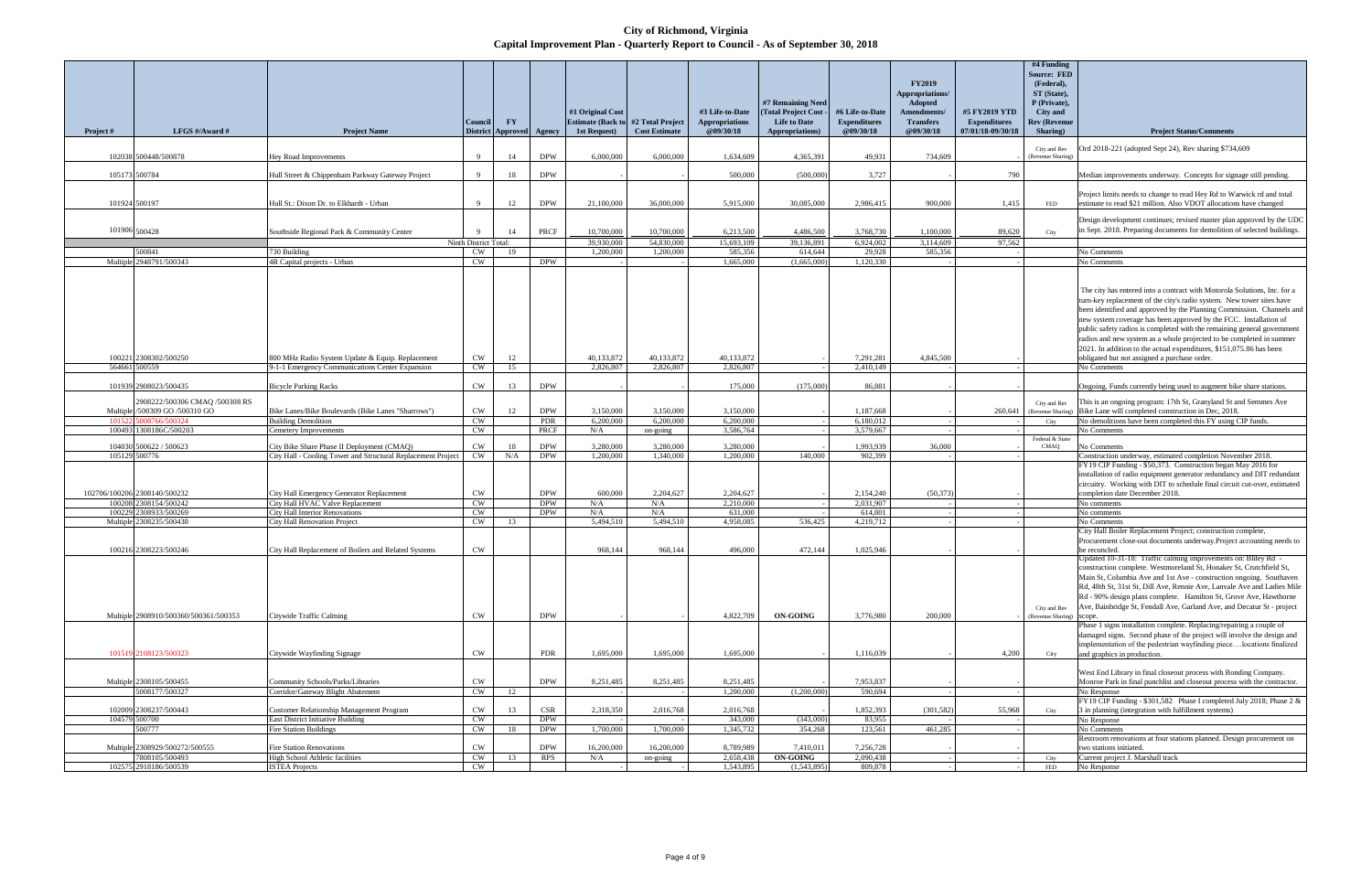**City of Richmond, Virginia Capital Improvement Plan - Quarterly Report to Council - As of September 30, 2018**

|           |                                     |                                                              |               |                          |             |                  |                                            |                       |                       |                     |                    |                     | #4 Funding                        |                                                                           |
|-----------|-------------------------------------|--------------------------------------------------------------|---------------|--------------------------|-------------|------------------|--------------------------------------------|-----------------------|-----------------------|---------------------|--------------------|---------------------|-----------------------------------|---------------------------------------------------------------------------|
|           |                                     |                                                              |               |                          |             |                  |                                            |                       |                       |                     |                    |                     | <b>Source: FED</b>                |                                                                           |
|           |                                     |                                                              |               |                          |             |                  |                                            |                       |                       |                     | <b>FY2019</b>      |                     | (Federal),                        |                                                                           |
|           |                                     |                                                              |               |                          |             |                  |                                            |                       |                       |                     | Appropriations/    |                     | ST (State).                       |                                                                           |
|           |                                     |                                                              |               |                          |             |                  |                                            |                       | #7 Remaining Need     |                     | <b>Adopted</b>     |                     | P (Private).                      |                                                                           |
|           |                                     |                                                              |               |                          |             | #1 Original Cost |                                            | #3 Life-to-Date       | (Total Project Cost - | #6 Life-to-Date     | <b>Amendments/</b> | #5 FY2019 YTD       | <b>City</b> and                   |                                                                           |
|           |                                     |                                                              | Council       | $\mathbf{F}\mathbf{Y}$   |             |                  | <b>Estimate (Back to #2 Total Project)</b> | <b>Appropriations</b> | <b>Life to Date</b>   | <b>Expenditures</b> | <b>Transfers</b>   | <b>Expenditures</b> | <b>Rev (Revenue</b>               |                                                                           |
| Project # | LFGS #/Award #                      | <b>Project Name</b>                                          |               | District Approved Agency |             | 1st Request)     | <b>Cost Estimate</b>                       | @09/30/18             | Appropriations)       | @09/30/18           | @09/30/18          | 07/01/18-09/30/18   | Sharing)                          | <b>Project Status/Comments</b>                                            |
|           |                                     |                                                              |               |                          |             |                  |                                            |                       |                       |                     |                    |                     |                                   | HVAC Design - VAV Box and Controls Replacement Project complete           |
|           |                                     |                                                              |               |                          |             |                  |                                            |                       |                       |                     |                    |                     |                                   | (AE Services). IFB-Construction-Procurement in progress, scheduled        |
|           |                                     |                                                              |               |                          |             |                  |                                            |                       |                       |                     |                    |                     |                                   | completion FY-2021.                                                       |
|           |                                     |                                                              |               |                          |             |                  |                                            |                       |                       |                     |                    |                     |                                   | Working with Sheriff and Court Staff to review/prioritize Phase II        |
|           | 100200/104005 2308104/500228/500701 | John Marshall Court Building Renovations                     | <b>CW</b>     |                          | <b>DPW</b>  | 19,088,000       | 19,088,000                                 | 5,832,778             | 13.255.222            | 3.473.080           | 254,778            |                     |                                   | projects; security improvements.                                          |
|           |                                     |                                                              |               |                          |             |                  |                                            |                       |                       |                     |                    |                     |                                   | Boiler Replacement Project complete. Fire Alarm Replacement Project       |
|           |                                     |                                                              |               |                          |             |                  |                                            |                       |                       |                     |                    |                     |                                   | complete, Procurement close-out documents underway.                       |
|           |                                     |                                                              |               |                          |             |                  |                                            |                       |                       |                     |                    |                     |                                   | RFP-Design Services for the replacement of the outdated security system - |
|           | 100228 2308931/500261               | Juvenile Detention center                                    | CW            |                          | <b>DPW</b>  | 4.360,003        | 4.360,003                                  | 3,120,003             | 1.240,000             | 2.340.248           | 100.000            |                     |                                   | in Procurement.                                                           |
|           |                                     |                                                              |               |                          |             |                  |                                            |                       |                       |                     |                    |                     |                                   | Roof surveys at four branches completed, awaiting the roof survey reports |
|           |                                     |                                                              |               |                          |             |                  |                                            |                       |                       |                     |                    |                     |                                   | before determining if repairs or replacement of the roofs are required.   |
|           |                                     |                                                              |               |                          |             |                  |                                            |                       |                       |                     |                    |                     |                                   | The IFB for the Special Collections Area HVAC project has been            |
|           | Multiple 2308135/500231             | <b>Library Projects</b>                                      | CW            |                          | <b>DPW</b>  | 6.591.500        | 6.591.500                                  | 6.091.500             | 500.000               | 5.369.088           | 500.000            |                     |                                   | equested for advertisement                                                |
|           |                                     |                                                              |               |                          |             |                  |                                            |                       |                       |                     |                    |                     |                                   |                                                                           |
|           | Multiple 2308196/500273             | Library Retrofit/Library Technology Upgrades & Renovations I | <b>CW</b>     |                          | <b>DPW</b>  | 11,927,353       | 12,068,409                                 | 12,068,409            |                       | 11,900,386          | 555,338            |                     |                                   | RFP being prepared for Phase II design programming of the Main Library    |
|           |                                     |                                                              |               |                          |             |                  |                                            |                       |                       |                     |                    |                     |                                   | Ord 2018-221 (adopted Sept 24), Rev sharing \$926,435 for East            |
|           |                                     |                                                              |               |                          |             |                  |                                            |                       |                       |                     |                    |                     |                                   | Richmond Road over Stoney Run, and \$900,000 for East Richmond            |
|           | Multiple 2928750/500315/500562      | Major Bridge Improvements Program                            | <b>CW</b>     |                          | <b>DPW</b>  |                  |                                            | 21.435.555            | <b>ON-GOING</b>       | 6.924.824           | 3,826,435          |                     | City and Rev<br>(Revenue Sharing) | Road over Gillies Creek                                                   |
|           | Multiple 2308156C/500131            | <b>Major Building Renovations</b>                            | <b>CW</b>     |                          | <b>DPW</b>  | N/A              | on-going                                   | 48,438,877            | #VALUE!               | 45,893,179          | 871,000            |                     |                                   | No comments                                                               |
|           |                                     |                                                              |               |                          |             |                  |                                            |                       |                       |                     |                    |                     |                                   | Numerous projects underway including roof/building repairs and upgrades   |
|           |                                     |                                                              |               |                          |             |                  |                                            |                       |                       |                     |                    |                     |                                   | at the Forest Hill Maintenance Building, Bryan Park restroom renovation   |
|           |                                     |                                                              |               |                          |             |                  |                                            |                       |                       |                     |                    |                     |                                   | in design, assessment of the Gate House Building @ Bryan Park,            |
|           |                                     |                                                              |               |                          |             |                  |                                            |                       |                       |                     |                    |                     |                                   | improvements at Byrd Park Maintenance; tennis court renovation            |
|           | 101931 1308908/500432               | <b>Major Park Renovations</b>                                | $\mathrm{CW}$ |                          | <b>PRCF</b> | N/A              | on-going                                   | 7.388.366             | <b>ON-GOING</b>       | 5.948.590           | 500.000            |                     | City                              | underway at Forest Hill Park                                              |
|           |                                     |                                                              |               |                          |             |                  |                                            |                       |                       |                     |                    |                     |                                   |                                                                           |
|           |                                     |                                                              |               |                          |             |                  |                                            |                       |                       |                     |                    |                     |                                   | RFP-Design Services for the replacement of the outdated security system;  |
|           | 500847                              | Manchester Courthouse                                        | <b>CW</b>     | 19                       |             | 2.745,000        | 2,745,000                                  | 300,000               | 2,445,000             |                     | 300,000            |                     |                                   | planning underway, estimated design start-date December 2018.             |
|           |                                     |                                                              |               |                          |             |                  |                                            |                       |                       |                     |                    |                     |                                   |                                                                           |
|           | Multiple 2918122C/500427            | Matching Funds For Federal /State Grants (VDOT)              | CW            |                          | <b>DPW</b>  |                  |                                            | 1.084.000             | <b>ON-GOING</b>       | 539,063             | 70,000             |                     | Match for Fed/State No comments   |                                                                           |
|           |                                     |                                                              |               |                          |             |                  |                                            |                       |                       |                     |                    |                     |                                   |                                                                           |
|           | Multiple 5008105C/500396            | Neighborhood in Bloom                                        | <b>CW</b>     |                          | HCD/CW      | N/A              | ongoing                                    | 5.901.125             | <b>ON-GOING</b>       | 4,814,305           | 100.000            | 59,173              |                                   | To provide infrastructure investment in select neighborhoods in order to  |
|           |                                     |                                                              |               |                          |             |                  |                                            |                       |                       |                     |                    |                     |                                   |                                                                           |
|           |                                     |                                                              |               |                          |             |                  |                                            |                       |                       |                     |                    |                     |                                   | Numerous projects underway including Randolph tennis/basketball           |
|           |                                     |                                                              |               |                          |             | N/A              |                                            |                       |                       |                     |                    |                     |                                   | renovations, new playground equipment installations at Humphrey Calder.   |
|           | 101012 1308907/500222               | Neighborhood Park Renovations                                | <b>CW</b>     |                          | <b>PRCF</b> |                  | ongoing                                    | 8,577,740             | <b>ON-GOING</b>       | 7,071,069           | 500.000            |                     | City                              | Smith Peters PG, Hotchkiss, new basketball courts @ Bill Robinson PG      |
|           | Multiple 2918510/500387             | Neighborhood Sidewalk Improvements Program                   | CW            |                          | <b>DPW</b>  | N/A              | ongoing                                    | 2,500,000             | ON-GOING              | 2,474,580           |                    |                     |                                   | No comments                                                               |
|           | Multiple 2948186/500266             | New Curb & Gutter Program - Urban Program                    | CW            |                          | <b>DPW</b>  | N/A              | ongoing                                    | 2,228,000             | ON-GOING              | 397,257             |                    |                     | State                             | No comments                                                               |
|           |                                     |                                                              |               |                          |             |                  |                                            |                       |                       |                     |                    |                     |                                   |                                                                           |
|           |                                     |                                                              |               |                          |             |                  |                                            |                       |                       |                     |                    |                     |                                   | Design for 3 schools (Mason, Greene & Elkhardt-Thompson) underway         |
|           | 00846                               | New School Construction                                      | $\mathrm{CW}$ | 19                       | <b>DPW</b>  | 195.000.000      | 195.000.000                                | 150.000.000           | 45.000.000            | 50,125              | 150.000.000        | 50,125              | City                              | with construction start scheduled for mid January/2019.                   |
|           |                                     |                                                              |               |                          |             |                  |                                            |                       |                       |                     |                    |                     |                                   |                                                                           |
|           | Multiple 2948187/500337             | New Sidewalk Program - Urban Program                         | <b>CW</b>     |                          | <b>DPW</b>  | N/A              | onging                                     | 1,300,000             |                       | 874,097             |                    |                     | State                             | Terminal Avenue Phase II construction 90% complete.                       |
|           |                                     |                                                              |               |                          |             |                  |                                            |                       |                       |                     |                    |                     |                                   | Phase II Renovation Project (construction complete): Front Lobby          |
|           |                                     |                                                              |               |                          |             |                  |                                            |                       |                       |                     |                    |                     |                                   | Renovation, Clerk's Office Renovation, Attorney Suite Egress Door,        |
|           | Multiple 2308799/500257             | <b>Oliver Hill Courts</b>                                    | <b>CW</b>     | 10                       |             | 12,660,000       | 12,660,000                                 | 4,452,741             | 8,207,259             | 3,869,843           | 266,000            |                     | City                              | Security Upgrades. Procurement close-out underway.                        |
| 100486    | 308115/500194                       | Parks and Recreation Building Maintenance                    | <b>CW</b>     |                          |             | N/A              | $on$ -going                                | 6.209.801             |                       | 5.349.396           | 250.000            |                     | City                              | No comments                                                               |
|           | 100695 2948189/500346               | Pavement Rehabilitation - Urban                              | <b>CW</b>     |                          | <b>DPW</b>  | N/A              | ongoing                                    | 7.959.622             |                       | 7,877,841           |                    |                     |                                   | No comments                                                               |
|           |                                     |                                                              |               |                          |             |                  |                                            |                       |                       |                     |                    |                     |                                   |                                                                           |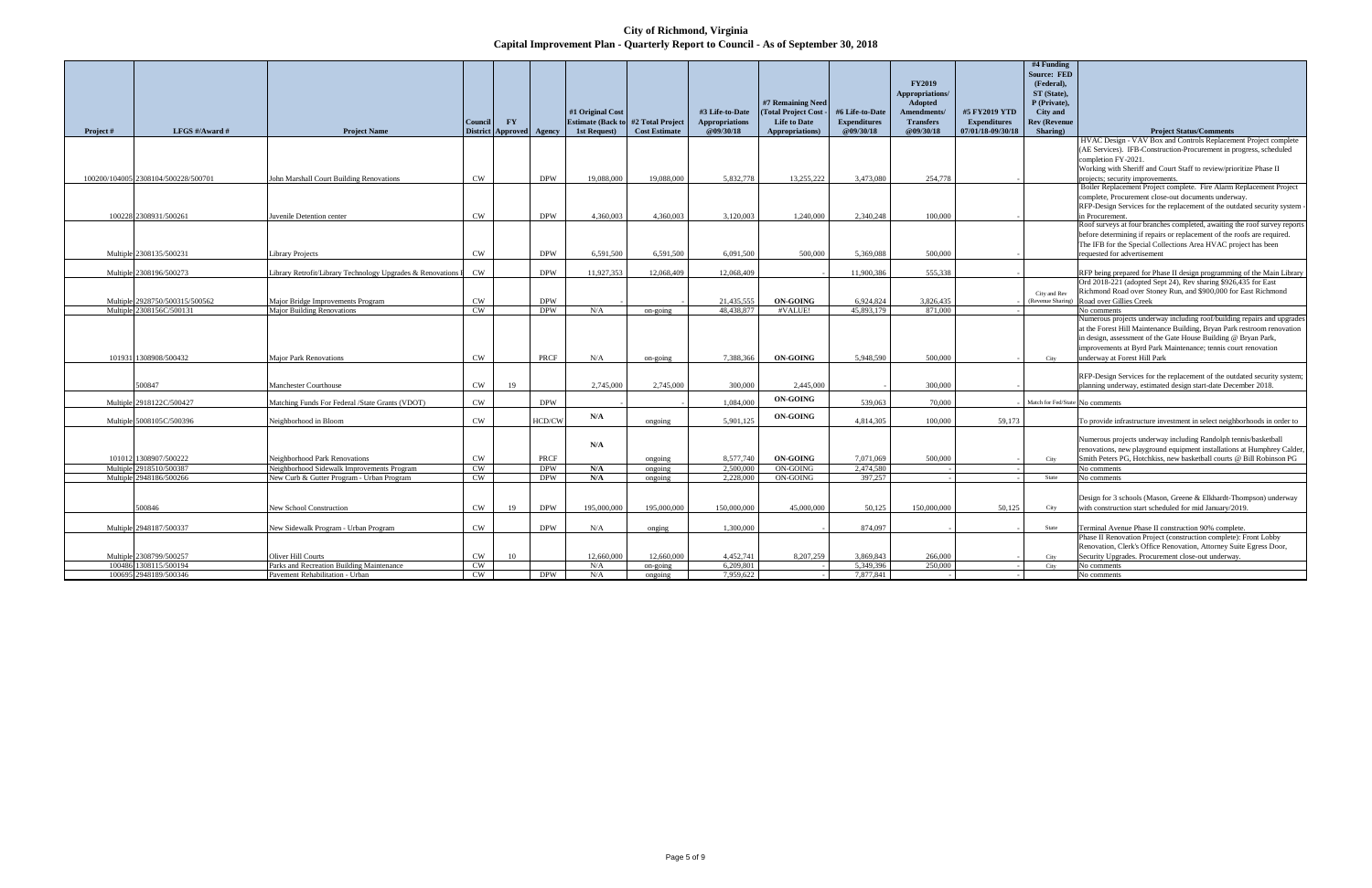**City of Richmond, Virginia Capital Improvement Plan - Quarterly Report to Council - As of September 30, 2018**

|                      |                                                             |                                                                                                |                 |                        |                             |                   |                      |                         |                           |                      |                    |                     | #4 Funding             |                                                                                               |
|----------------------|-------------------------------------------------------------|------------------------------------------------------------------------------------------------|-----------------|------------------------|-----------------------------|-------------------|----------------------|-------------------------|---------------------------|----------------------|--------------------|---------------------|------------------------|-----------------------------------------------------------------------------------------------|
|                      |                                                             |                                                                                                |                 |                        |                             |                   |                      |                         |                           |                      |                    |                     | <b>Source: FED</b>     |                                                                                               |
|                      |                                                             |                                                                                                |                 |                        |                             |                   |                      |                         |                           |                      | <b>FY2019</b>      |                     | (Federal),             |                                                                                               |
|                      |                                                             |                                                                                                |                 |                        |                             |                   |                      |                         |                           |                      | Appropriations/    |                     | ST (State),            |                                                                                               |
|                      |                                                             |                                                                                                |                 |                        |                             |                   |                      |                         | #7 Remaining Need         |                      | Adopted            |                     | P (Private),           |                                                                                               |
|                      |                                                             |                                                                                                |                 |                        |                             | #1 Original Cost  |                      | #3 Life-to-Date         | <b>Total Project Cost</b> | #6 Life-to-Date      | <b>Amendments/</b> | #5 FY2019 YTD       | <b>City and</b>        |                                                                                               |
|                      |                                                             |                                                                                                | <b>Council</b>  | $\mathbf{F}\mathbf{Y}$ |                             | Estimate (Back to | #2 Total Project     | <b>Appropriations</b>   | <b>Life to Date</b>       | <b>Expenditures</b>  | <b>Transfers</b>   | <b>Expenditures</b> | <b>Rev (Revenue</b>    |                                                                                               |
| Project #            | LFGS #/Award #<br>104274 500663                             | <b>Project Name</b><br><b>Pedestrian Safety Crossing</b>                                       | CW.             | District Approved      | <b>Agency</b><br><b>DPW</b> | 1st Request)      | <b>Cost Estimate</b> | @09/30/18<br>200.000    | Appropriations)           | @09/30/18<br>198,718 | @09/30/18          | 07/01/18-09/30/18   | Sharing)               | <b>Project Status/Comments</b>                                                                |
|                      |                                                             | Pedestrian Safety Improvements at Signalized Intersections on                                  |                 |                        |                             | N/A               | ongoing              |                         |                           |                      |                    |                     |                        | No comments                                                                                   |
|                      | 105183 500790 / 500796                                      | Federal and State Routes (HSIP)                                                                | $\mathrm{CW}$   | 18                     | <b>DPW</b>                  | 3,453,000         | 3,453,000            | 3,453,000               |                           | 1,081,982            |                    | 25,740              | <b>FED</b>             | Cross-walk improvements portion: design was completed, it is waiting for<br>bid advertisement |
|                      |                                                             |                                                                                                |                 |                        |                             |                   |                      |                         |                           |                      |                    |                     |                        |                                                                                               |
|                      |                                                             |                                                                                                |                 |                        |                             |                   |                      |                         |                           |                      |                    |                     |                        | FY19 CIP Funding - \$2,155,462 plus \$100,000 FY19 Appropriation.                             |
|                      |                                                             |                                                                                                |                 |                        |                             |                   |                      |                         |                           |                      |                    |                     |                        | Public Art Master Plan adopted by Council on 9/24/18.                                         |
|                      | 104689/101525 1308131/500328                                | Percent for the Arts                                                                           | <b>CW</b>       |                        | <b>DPR</b>                  | N/A               | ongoing              | 2,187,248               | <b>ON-GOING</b>           | 1,217,101            | (2,055,462)        | 2,924               | City                   |                                                                                               |
|                      | 104674 500719                                               | Police Equestrian Community Center                                                             | <b>CW</b>       | 17                     | <b>DPW</b>                  | 1,495,559         | 1,495,559            | 1,496,559               | (1.000)                   | 146,308              | 716,838            |                     |                        | Bids to be received on 11-8-18                                                                |
|                      |                                                             |                                                                                                |                 |                        |                             |                   |                      |                         |                           |                      |                    |                     |                        | Chiller and Cooling Tower Replacement - Construction complete,                                |
|                      |                                                             |                                                                                                |                 |                        |                             |                   |                      |                         |                           |                      |                    |                     |                        | Procurement project close-out in progress.                                                    |
|                      |                                                             |                                                                                                |                 |                        |                             |                   |                      |                         |                           |                      |                    |                     |                        | Boiler Replacement Project in progress; scheduled completion November                         |
|                      | 104583 500702                                               | Police Headquarters Building                                                                   | $\mathrm{CW}$   |                        | <b>DPW</b>                  | 2.445,000         | 2,445,000            | 1,590,000               | 855,000                   | 990,312              |                    |                     |                        | 2018.                                                                                         |
|                      | 104585 500703                                               | Police Training Academy Building                                                               | CW              |                        | <b>DPW</b>                  | 1.229,000         | 1.229,000            | 1.229,000               |                           | 372,366              |                    |                     |                        | Boiler replacement is near completion                                                         |
|                      | 100219 2308239/500248                                       | RAA Buildings and Property Improvements                                                        | <b>CW</b>       | 13                     | <b>DPW</b>                  | 1.560,000         | 1.560,000            | 1.560,000               |                           | 718,669              | 385,000            |                     |                        | No comments                                                                                   |
|                      | 1308187/500204                                              | Replace Lighting at Rec Areas                                                                  | CW              |                        | <b>PRCF</b>                 | N/A               | on-going             | 2,103,085               |                           | 2,104,408            |                    |                     |                        | No Comments                                                                                   |
|                      |                                                             |                                                                                                |                 |                        |                             |                   |                      |                         |                           |                      |                    |                     |                        | Downtown expressway elevator repairsare30% complete. 2nd and Grace                            |
|                      | 101534 0293101/500330/500478                                | Replace Parking Equipment                                                                      | $\mathrm{CW}$   | 12                     | <b>DPW</b>                  | on-going          | On-going             | 1,530,000               | On-going                  | 1,056,933            |                    | 299,332             | <b>Enterprise Fund</b> | Façade project is 50% complete                                                                |
|                      | 100199/104414 2308103/500003                                | <b>Richmond Coliseum Renovations</b>                                                           | <b>CW</b>       |                        | <b>PRCF</b>                 | 4.836.882         | 4.836.882            | 4,836,882               |                           | 4.425.139            |                    |                     |                        | Construction of Coliseum Fall Protection System complete.                                     |
| 101848/104408 500420 |                                                             | Richmond Fiber Optics Network System                                                           | <b>CW</b>       | 14                     | <b>DPW</b>                  | 1,500,000         | 3,000,000            | 1,500,000               | 1.500,000                 | 1.294.444            |                    |                     |                        | Design to hook up two Fire Stations will start within a month or so.                          |
|                      |                                                             |                                                                                                |                 |                        |                             |                   |                      |                         |                           |                      |                    |                     |                        |                                                                                               |
|                      | 104128 500636                                               | Richmond Signal System Improvements West-North (CMAQ)                                          | <b>CW</b>       |                        | <b>DPW</b>                  | 6,312,000         | 6,312,000            | 3,834,000               | 2,478,000                 | 99,020               | 1,834,000          |                     | <b>FED</b>             | Design is underway.                                                                           |
|                      | 104129 500637                                               | Richmond Signal System South of the James (CMAQ)                                               | CW              |                        | <b>DPW</b>                  | 10,000,000        | 11,500,000           | 1,022,200               | 10,477,800                |                      |                    |                     | FED                    | No Comments                                                                                   |
|                      |                                                             |                                                                                                |                 |                        |                             |                   |                      |                         |                           |                      |                    |                     |                        | Survey work for "Missing Link" portion of Plan 50%+ complete.                                 |
|                      |                                                             |                                                                                                |                 |                        |                             |                   |                      |                         |                           |                      |                    |                     | City and               | Conceptual planning with Hargreaves to occur as soon as survey work                           |
|                      |                                                             |                                                                                                |                 |                        |                             |                   |                      |                         |                           |                      |                    |                     | Revenue                | completed in 2nd Qtr. Original funding of \$962,500 in FY12 for Master                        |
|                      |                                                             |                                                                                                |                 |                        |                             | 962.500           | 100,000,000          |                         |                           | 12,650,771           | 200,000            |                     | Sharing                | Plan and early start construction documentation.                                              |
|                      | 101526 2108132/500329<br>105219 500792                      | Riverfront Plan Implementation<br>Roadway Conversions for Bike Infrastructure (Road Diet) (HSI | <b>CW</b><br>CW | 13<br>18               | PDR<br><b>DPW</b>           | N/A               |                      | 12,903,919<br>1.502,000 | 87,096,081                | 14,606               |                    | 28,717              | FED                    | No comments                                                                                   |
|                      | Multiple 2908135/500421                                     | Safety Improvement Contingency                                                                 | <b>CW</b>       |                        | <b>DPW</b>                  | N/A               | ongoing              | 454,406                 |                           | 299,298              |                    |                     |                        | No comments                                                                                   |
|                      | 102337 7808103/500495                                       | School ADA Compliance                                                                          | <b>CW</b>       |                        | <b>RPS</b>                  | N/A               | ongoing<br>N/A       | 20,472,717              | <b>ON-GOING</b>           | 19,496,851           |                    |                     |                        | No comments                                                                                   |
|                      |                                                             |                                                                                                |                 |                        |                             |                   |                      |                         |                           |                      |                    |                     |                        | Lease has been paid off. \$771K is available to RPS in a due to account                       |
|                      | 500863                                                      | School Bus Lease                                                                               | <b>CW</b>       | 18                     | <b>RPS</b>                  | 4,228,631         | 4,228,631            | 4,228,631               |                           | 4,228,631            |                    |                     |                        | per Finance                                                                                   |
|                      |                                                             |                                                                                                |                 |                        |                             |                   |                      |                         |                           |                      |                    |                     |                        |                                                                                               |
|                      |                                                             |                                                                                                |                 |                        |                             |                   |                      |                         |                           |                      |                    |                     |                        |                                                                                               |
|                      |                                                             |                                                                                                |                 |                        |                             |                   |                      |                         |                           |                      |                    |                     |                        | A credit of \$2.8 million has not been processed. Once processed the                          |
|                      |                                                             |                                                                                                |                 |                        |                             |                   |                      |                         |                           |                      |                    |                     |                        | available balance will be as reported on 6/30/18, 12.2M. Although the                         |
|                      |                                                             |                                                                                                |                 |                        |                             |                   |                      |                         |                           |                      |                    |                     |                        | financial system system recorded expenditures in this account as of                           |
|                      |                                                             |                                                                                                |                 |                        |                             |                   |                      |                         |                           |                      |                    |                     |                        | September 30, 2018, the Budget Department learned in November that                            |
|                      |                                                             |                                                                                                |                 |                        |                             |                   |                      |                         |                           |                      |                    |                     |                        | these charges were reversed in October. We therefore are not reporing any                     |
|                      |                                                             |                                                                                                |                 |                        |                             |                   |                      |                         |                           |                      |                    |                     |                        |                                                                                               |
|                      |                                                             |                                                                                                |                 |                        |                             |                   |                      |                         |                           |                      |                    |                     |                        | expenditures for the first quarter. Inquiries on these expenditures to                        |
|                      | Multiple 2308198/500160                                     |                                                                                                | $\mathrm{CW}$   |                        | <b>DPW</b>                  | 186,888,204       |                      | 186,888,204             |                           | 177,988,204          |                    |                     |                        | include charges and the reversal of charges should be directed to the                         |
|                      | 7808111/500492/500840                                       | School CIP Planning & Construction<br>School Capital Maintenance                               | <b>CW</b>       |                        | <b>RPS</b>                  | N/A               | on-going             | 98,529,934              | <b>ON-GOING</b>           | 92,672,245           | 1,562,000          | 3,473,602           |                        | Project Manager.<br>Outstanding $PO's = $402,425$                                             |
|                      | Multiple 2948188/500317                                     | Sidewalk Improvement Program - Urban                                                           | CW              |                        | <b>DPW</b>                  | N/A               | ongoing<br>ongoing   | 2,245,509               | <b>ON-GOING</b>           | 1,818,409            |                    |                     | State                  | No comments                                                                                   |
|                      |                                                             |                                                                                                |                 |                        |                             |                   |                      |                         |                           |                      |                    |                     | VDOT - Revenue         |                                                                                               |
|                      | Multiple 2918516/500161/500162                              | Sidewalk Projects program                                                                      | $\mathrm{CW}$   |                        | <b>DPW</b>                  | N/A               | ongoing              | 11,656,761              | <b>ON-GOING</b>           | 11,663,973           | 500,000            |                     | Share                  | Various sidewalk projects underway.                                                           |
|                      | 9741603/500090                                              | Street Lighting - Special                                                                      | CW              |                        | <b>DPU</b>                  | $\rm N/A$         | on-going             | 13.650.525              | <b>ON-GOING</b>           | 10.183.030           | 300,000            |                     |                        | No comments                                                                                   |
|                      | 9741602/500087/500088/500089/500659 Street Lighting/General |                                                                                                | $\mathbf{CW}$   |                        | DPU                         | N/A               | on-going             | 35,162,390              | <b>ON-GOING</b>           | 25.234.498           | 403,000            | 38.925              |                        | No comments                                                                                   |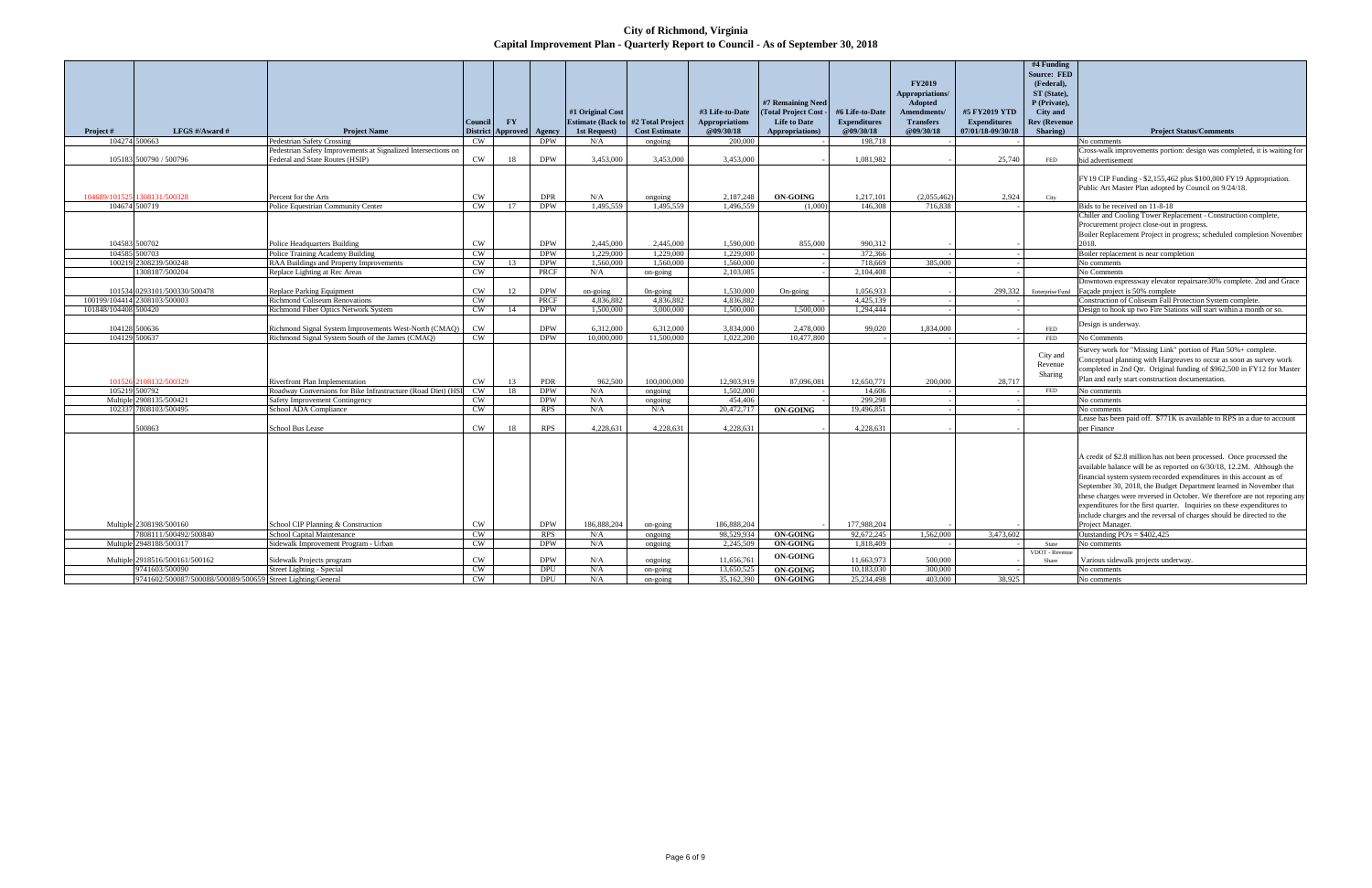**City of Richmond, Virginia Capital Improvement Plan - Quarterly Report to Council - As of September 30, 2018**

|                 |                                     |                                                               |                             |                                        |            |                                          |                                          |                                    |                                                |                                  | <b>FY2019</b><br>Appropriations/ |                                          | #4 Funding<br><b>Source: FED</b><br>(Federal),<br>ST (State), |                                                                                                                                                                                                                                                                                                                                                                                                                                                                                                                                                                                                                                                                                                                                                                                                                                                                                                                                                                                                                                                                                                                                                                                                                                          |
|-----------------|-------------------------------------|---------------------------------------------------------------|-----------------------------|----------------------------------------|------------|------------------------------------------|------------------------------------------|------------------------------------|------------------------------------------------|----------------------------------|----------------------------------|------------------------------------------|---------------------------------------------------------------|------------------------------------------------------------------------------------------------------------------------------------------------------------------------------------------------------------------------------------------------------------------------------------------------------------------------------------------------------------------------------------------------------------------------------------------------------------------------------------------------------------------------------------------------------------------------------------------------------------------------------------------------------------------------------------------------------------------------------------------------------------------------------------------------------------------------------------------------------------------------------------------------------------------------------------------------------------------------------------------------------------------------------------------------------------------------------------------------------------------------------------------------------------------------------------------------------------------------------------------|
|                 |                                     |                                                               |                             |                                        |            | #1 Original Cost                         |                                          | #3 Life-to-Date                    | #7 Remaining Need<br>(Total Project Cost)      | #6 Life-to-Date                  | Adopted<br>Amendments/           | #5 FY2019 YTD                            | P (Private),<br><b>City and</b>                               |                                                                                                                                                                                                                                                                                                                                                                                                                                                                                                                                                                                                                                                                                                                                                                                                                                                                                                                                                                                                                                                                                                                                                                                                                                          |
| Project#        | LFGS #/Award #                      | <b>Project Name</b>                                           | Council                     | $\Gamma Y$<br>District Approved Agency |            | <b>Estimate (Back to</b><br>1st Request) | #2 Total Project<br><b>Cost Estimate</b> | <b>Appropriations</b><br>@09/30/18 | <b>Life to Date</b><br><b>Appropriations</b> ) | <b>Expenditures</b><br>@09/30/18 | <b>Transfers</b><br>@09/30/18    | <b>Expenditures</b><br>07/01/18-09/30/18 | <b>Rev (Revenue</b><br>Sharing)                               | <b>Project Status/Comments</b>                                                                                                                                                                                                                                                                                                                                                                                                                                                                                                                                                                                                                                                                                                                                                                                                                                                                                                                                                                                                                                                                                                                                                                                                           |
|                 |                                     |                                                               |                             |                                        |            |                                          |                                          |                                    | <b>ON-GOING</b>                                |                                  |                                  |                                          |                                                               | The LED pilot project is in its testing and evaluation phase; five of the six<br>evaluation areas have been installed with one area remaining to be<br>installed tentatively by the end of June 2018; Evaluation and testing will<br>last for several months during which time citizens and various group<br>feedback will be analyzed and considered for selection of final hardware.<br>its application, electric grid adaptation configuration and installation<br>phasing. Citizen feedback information has been collected from various<br>parties having seen and commented on the areas that have the LEDs<br>installed. The pilot phase is being funded via prior O&M funds that were<br>allocated for LED technology testing and evaluation. The consultant is in<br>the process of completing the LED light pilot study report with it's<br>findings The study of the electrical characteristics of the electric<br>distribution gird impacts related to the use of LED technology has been<br>completed and those findings will be included in the final report. A refresh<br>of the most update LED lighting components and recommended vendors<br>suppliers will also be provided with the final report. Tentative time-line |
|                 | 500884                              | Street Lighting - LED Conversion                              | CW                          | 18                                     | <b>DPU</b> | N/A                                      | on-going                                 | 1.920.203                          |                                                |                                  | 1.420.203                        |                                          |                                                               | for the report is end of first quarter 2019.                                                                                                                                                                                                                                                                                                                                                                                                                                                                                                                                                                                                                                                                                                                                                                                                                                                                                                                                                                                                                                                                                                                                                                                             |
|                 | Multiple 2918128C/500290            | Streets, Sidewalks, Alley Extensions and Improvements Program | <b>CW</b>                   |                                        |            |                                          |                                          | 24,837,174                         | <b>ON-GOING</b>                                | 21,996,115                       | 400,000                          |                                          | City                                                          | Completed emergency repairs on Huguenot Rd Bridge, Commerce Rd<br>bridge, and Chimborazo Wall.                                                                                                                                                                                                                                                                                                                                                                                                                                                                                                                                                                                                                                                                                                                                                                                                                                                                                                                                                                                                                                                                                                                                           |
|                 | 100492 1308180C/500202              | <b>Swimming Pools Projects</b>                                | CW                          |                                        | PRCF       | N/A                                      | on-going                                 | 6,617,300                          | <b>ON-GOING</b>                                | 5,299,574                        | 250,000                          |                                          | City                                                          | Installation of automated chemical systems completed summer 2018,<br>accessing Powhatan and Blackwell Pools for upgrades and replacement of<br>"kiddie" pools with slash pads                                                                                                                                                                                                                                                                                                                                                                                                                                                                                                                                                                                                                                                                                                                                                                                                                                                                                                                                                                                                                                                            |
|                 | Multiple 2908130/500302/500304      | TEA-21 Safety Improvements                                    | CW                          |                                        |            |                                          |                                          | 25,311,151                         | (25,311,151)                                   | 20,531,752                       |                                  |                                          |                                                               | No Response                                                                                                                                                                                                                                                                                                                                                                                                                                                                                                                                                                                                                                                                                                                                                                                                                                                                                                                                                                                                                                                                                                                                                                                                                              |
| Multiple 500229 | 2908122C/500289/500358/500489/      | <b>Traffic Control Installations</b>                          | CW                          |                                        | <b>DPW</b> | N/A                                      | ongoing                                  | 8,881,899                          | <b>ON-GOING</b>                                | 7,666,488                        | 200,000                          |                                          | VDOT - Revenue<br>Share                                       | Updated: 10/26/2018; Grove Ave @ Three Chopt Rd Signal Upgrade<br>construction completed; Addison St @ Cary St "New" Traffic Signal<br>Design completed; Forest Hill Ave @ Westower Dr. "New" Traffic Signal<br>under construction. Grove Ave @ Libbie Ave, Broad St @ Hamilton St<br>& Broad St @ Staples Mill Rd Signal Upgrades Under Project Scoping.<br>Please Note: CIP program Lifetime Appropriation cannot be verified due<br>to the change from Advantage to RAPIDS                                                                                                                                                                                                                                                                                                                                                                                                                                                                                                                                                                                                                                                                                                                                                            |
|                 |                                     |                                                               |                             |                                        |            |                                          |                                          |                                    | <b>ON-GOING</b>                                |                                  |                                  |                                          |                                                               | Updated: 10/26/2018 (3) Additional locations have been identified for<br>traffic signal pole replacements. They are as follows: 25th St @ Main St,<br>5th St @ Canal St & 16 St @ Maury St. Construction anticipated in Fall<br>2019. Updated: 7/23/2018 - Currently (5) locations have been identified<br>for traffic signal pole replacements. They are as follows: Grove Ave @<br>Libbie, 3rd St @ Jackson St, Bellevue Ave @ Hermitage Rd, Commerce<br>Rd @ Bellevue Ave & Patterson Ave @ Willow Lawn Dr. Construction                                                                                                                                                                                                                                                                                                                                                                                                                                                                                                                                                                                                                                                                                                              |
|                 | Multiple 2948190/500347 / 500301    | <b>Traffic Control Modernization - Urban</b>                  | <b>CW</b>                   |                                        | <b>DPW</b> | N/A                                      | ongoing                                  | 3,100,000                          |                                                | 2.040,443                        |                                  |                                          | State/Federal                                                 | schedule to begin August 2018<br>2019 Slurry program has started and will be finished in spring. The 2019                                                                                                                                                                                                                                                                                                                                                                                                                                                                                                                                                                                                                                                                                                                                                                                                                                                                                                                                                                                                                                                                                                                                |
|                 | Multiple 2918515/500286             | <b>Transportation Projects</b>                                | <b>CW</b>                   |                                        | <b>DPW</b> | N/A                                      | ongoing                                  | 57,995,030                         | <b>ON-GOING</b>                                | 55.550.457                       | 2,891,812                        |                                          | City                                                          | mill and overlay project is in procurement                                                                                                                                                                                                                                                                                                                                                                                                                                                                                                                                                                                                                                                                                                                                                                                                                                                                                                                                                                                                                                                                                                                                                                                               |
|                 | 104243 500653                       | Urban Agricultural Site preparation                           | <b>CW</b>                   |                                        |            | 25,000                                   | 25.000                                   | 25,000                             |                                                | 13.760                           |                                  |                                          | <b>FED</b>                                                    | No Response                                                                                                                                                                                                                                                                                                                                                                                                                                                                                                                                                                                                                                                                                                                                                                                                                                                                                                                                                                                                                                                                                                                                                                                                                              |
|                 | 100801 0293102/500136/500164/500557 | Vehicle Replacement Program (Fleet)                           | <b>CW</b>                   | 12                                     | <b>DPW</b> | N/A                                      | ongoing                                  | 35,162,212                         | ON-GOING                                       | 29,068,530                       | 3,457,600                        |                                          | City                                                          | Jo comments                                                                                                                                                                                                                                                                                                                                                                                                                                                                                                                                                                                                                                                                                                                                                                                                                                                                                                                                                                                                                                                                                                                                                                                                                              |
|                 |                                     |                                                               | Citywide Projects Subtotal: |                                        |            | 572,525,800                              | 489,259,197                              | 978,944,983                        | #VALUE!                                        | 687,773,367                      | 176,334,728                      | 4,299,347                                |                                                               |                                                                                                                                                                                                                                                                                                                                                                                                                                                                                                                                                                                                                                                                                                                                                                                                                                                                                                                                                                                                                                                                                                                                                                                                                                          |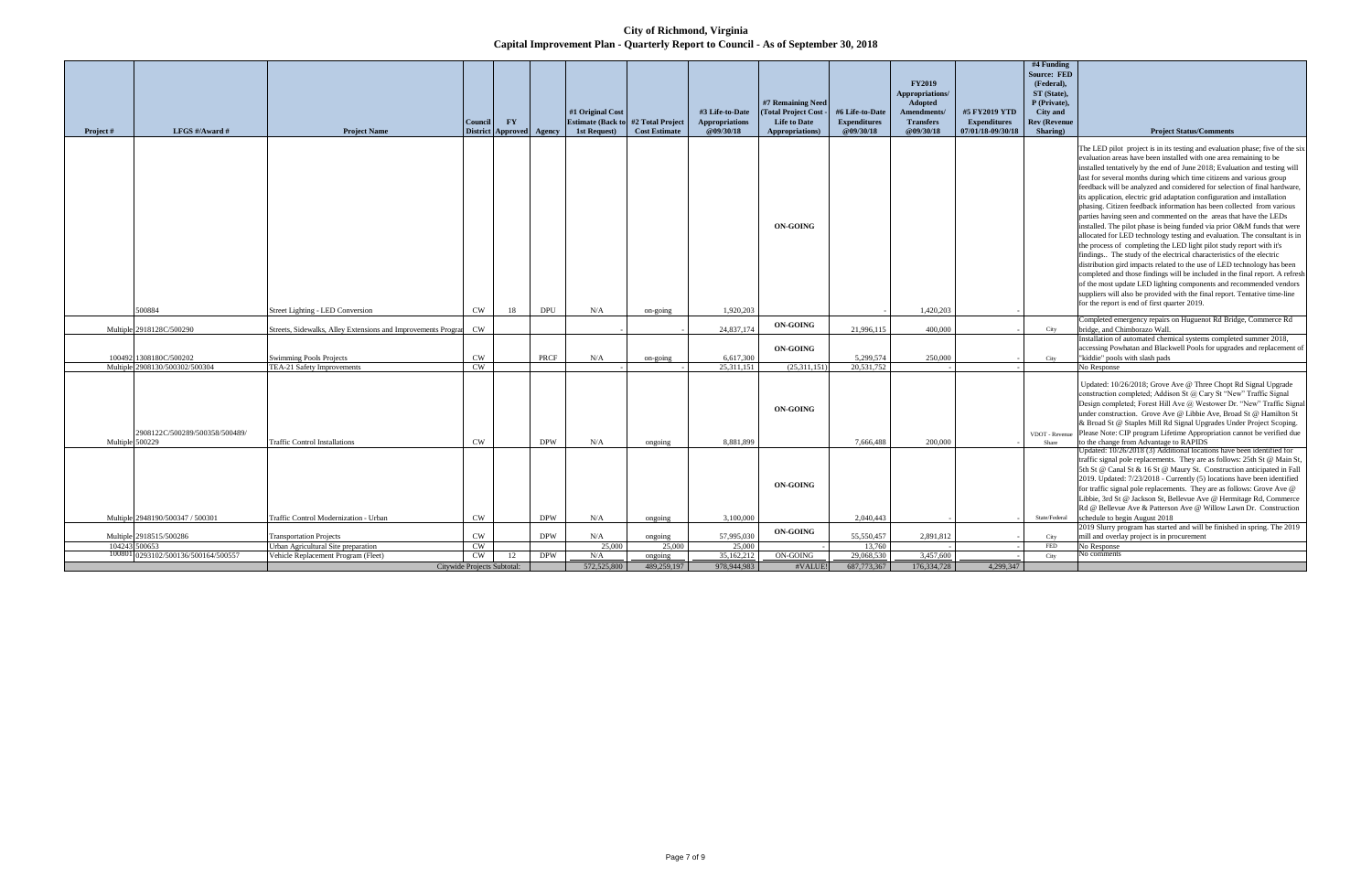**City of Richmond, Virginia Capital Improvement Plan - Quarterly Report to Council - As of September 30, 2018**

| Project # | LFGS #/Award #          | <b>Project Name</b>                                                                                                   | <b>Council</b>                           | <b>FY</b><br>District Approved Agency |                                        | #1 Original Cost<br>1st Request) | Estimate (Back to #2 Total Project<br><b>Cost Estimate</b> | #3 Life-to-Date<br>Appropriations<br>@09/30/18 | #7 Remaining Need<br>(Total Project Cost -<br><b>Life to Date</b><br>Appropriations) | #6 Life-to-Date<br><b>Expenditures</b><br>@09/30/18 | <b>FY2019</b><br>Appropriations/<br>Adopted<br>Amendments/<br><b>Transfers</b><br>@09/30/18 | #5 FY2019 YTD<br><b>Expenditures</b><br>07/01/18-09/30/18 |
|-----------|-------------------------|-----------------------------------------------------------------------------------------------------------------------|------------------------------------------|---------------------------------------|----------------------------------------|----------------------------------|------------------------------------------------------------|------------------------------------------------|--------------------------------------------------------------------------------------|-----------------------------------------------------|---------------------------------------------------------------------------------------------|-----------------------------------------------------------|
|           |                         |                                                                                                                       |                                          | Capital Improvement Plan Sub-Total:   |                                        |                                  |                                                            | 1,284,400,545                                  | #VALUE!                                                                              | 883,348,281                                         | 196,990,666                                                                                 | 9,942,568                                                 |
|           |                         |                                                                                                                       |                                          |                                       |                                        |                                  |                                                            |                                                |                                                                                      |                                                     |                                                                                             |                                                           |
|           | 1402                    | <b>Gas Utility New Business</b>                                                                                       | CW                                       |                                       | <b>DPU</b>                             |                                  |                                                            | 312,682,207                                    |                                                                                      | 242,356,551                                         | 12,557,000                                                                                  | 774,619                                                   |
|           | 1403                    | Gas Utility System Replacement                                                                                        | $\mathrm{CW}$                            |                                       | <b>DPU</b>                             |                                  |                                                            | 409,086,319                                    |                                                                                      | 334,009,840                                         | 25,274,000                                                                                  | 377,624                                                   |
|           | 1502                    | Water Distribution System Improvements                                                                                | CW                                       |                                       | <b>DPU</b>                             |                                  |                                                            | 239,603,907                                    |                                                                                      | 178,314,717                                         | 16,804,000                                                                                  | 1,042,524                                                 |
|           | 1503                    | Water Transmission Main Improvements                                                                                  | CW                                       |                                       | <b>DPU</b>                             |                                  |                                                            | 128,941,169                                    |                                                                                      | 52,853,840                                          | 667,000                                                                                     | (89, 499)                                                 |
|           | 1590                    | Water Plant and Pumping Improvements                                                                                  | $\mathrm{CW}$                            |                                       | <b>DPU</b>                             |                                  |                                                            | 379,691,175                                    |                                                                                      | 222,519,666                                         | 8,694,000                                                                                   | 5,079                                                     |
|           | 1940                    | <b>Stormwater Facilities Improvements</b>                                                                             | $\mathrm{CW}$                            |                                       | <b>DPU</b>                             |                                  |                                                            | 70,204,665                                     |                                                                                      | 34,208,405                                          | 7,263,000                                                                                   | 111,762                                                   |
|           | 1701                    | Wastewater Treatment                                                                                                  | $\mathrm{CW}$                            |                                       | <b>DPU</b>                             |                                  |                                                            | 224,326,999                                    |                                                                                      | 160,351,225                                         | 132,000                                                                                     | 174,918                                                   |
|           | 1780                    | <b>City Floodwall</b>                                                                                                 | 6                                        |                                       | <b>DPU</b>                             |                                  |                                                            | 2,216,000                                      |                                                                                      |                                                     |                                                                                             |                                                           |
|           | 1760<br>1750            | Wastewater Sanitary Sewer Upgrades<br>Wastewater Combined Sewer Overflow                                              | CW<br>$\mathrm{CW}$                      |                                       | <b>DPU</b><br><b>DPU</b>               |                                  |                                                            | 363,676,574<br>264,302,760                     |                                                                                      | 251,101,033<br>199,479,110                          | 37,284,000<br>3,100,000                                                                     | 938,672<br>710,302                                        |
|           |                         |                                                                                                                       |                                          |                                       |                                        |                                  |                                                            |                                                |                                                                                      |                                                     |                                                                                             |                                                           |
|           |                         |                                                                                                                       | Public Utilities Total:                  |                                       |                                        |                                  |                                                            | 2,394,731,775                                  |                                                                                      | 1,675,194,387                                       | 111,775,000                                                                                 | 4,046,001                                                 |
|           |                         |                                                                                                                       | Capital Improvement Plan Total:          |                                       |                                        |                                  |                                                            | 3,679,132,320                                  |                                                                                      | 2,558,542,667                                       | 308,765,666                                                                                 | 13,988,569                                                |
|           |                         | <b>STORMWATER PROJECT DETAIL</b>                                                                                      |                                          |                                       |                                        |                                  |                                                            |                                                |                                                                                      |                                                     |                                                                                             |                                                           |
|           | 1940/500084             | Rattlesnake Creek Drainage Improvements                                                                               | $\overline{4}$<br>Fourth District Total: |                                       | <b>DPU</b>                             |                                  |                                                            | 774,763<br>774,763                             |                                                                                      | 162,652<br>162,652                                  |                                                                                             |                                                           |
|           | 2938160<br>1940<br>1940 | Cherry Gardens Drainage Improvements<br>Haden & Ritter Stormwater Improvements<br>South Kinsley Drainage Improvements | 8<br>8<br>8                              | 09<br>11<br>11                        | <b>DPU</b><br><b>DPU</b><br><b>DPU</b> |                                  |                                                            | 1,453,760<br>30,000<br>2,913,000               |                                                                                      | 290,326<br>2,069,521                                |                                                                                             |                                                           |
|           |                         |                                                                                                                       |                                          |                                       |                                        |                                  |                                                            |                                                |                                                                                      |                                                     |                                                                                             |                                                           |
|           | 1940                    | Woodstock (Jarvis Road) Drainage Improvements                                                                         | 8                                        |                                       | <b>DPU</b>                             |                                  |                                                            | 1,323,000                                      |                                                                                      | 49,178                                              |                                                                                             |                                                           |
|           |                         |                                                                                                                       | Eighth District Total:                   |                                       |                                        |                                  |                                                            | 5,719,760                                      |                                                                                      | 2,409,025                                           |                                                                                             |                                                           |

|               | #4 Funding          |                                                                            |
|---------------|---------------------|----------------------------------------------------------------------------|
|               | <b>Source: FED</b>  |                                                                            |
|               | (Federal),          |                                                                            |
|               | ST (State),         |                                                                            |
|               | P (Private),        |                                                                            |
| ď             | <b>City and</b>     |                                                                            |
| š             | <b>Rev (Revenue</b> |                                                                            |
| $^{\prime}18$ | Sharing)            | <b>Project Status/Comments</b>                                             |
|               |                     |                                                                            |
| 568           |                     |                                                                            |
|               |                     |                                                                            |
| 519           |                     |                                                                            |
| 524           |                     |                                                                            |
| 524           |                     |                                                                            |
| 199)          |                     |                                                                            |
| )79           |                     |                                                                            |
| 762           |                     |                                                                            |
| D18           |                     |                                                                            |
|               |                     |                                                                            |
| 572           |                     |                                                                            |
|               |                     |                                                                            |
| 001           |                     |                                                                            |
|               |                     |                                                                            |
| 569           |                     |                                                                            |
|               |                     |                                                                            |
|               |                     | Application for IFB forwarded to Procurement for advertisement on          |
|               |                     | October 29, 2018.                                                          |
|               |                     | All easements have been received and have all been recorded. Application   |
|               |                     | has been submitted to Dominion Energy to reset conflicting poles           |
|               |                     | Ten of eleven easements have been signed and recorded. Design is at        |
|               |                     | 90%. Anticipate bid advertisement in June 2018.                            |
|               |                     | 60% design review comments returned to Engineer. 90% design is             |
|               |                     | underway. Coordinating with Dominion Power to relocate several power       |
|               |                     | poles.                                                                     |
|               |                     | Nine of eleven easements have been obtained.                               |
|               |                     | This project has been converted to a stream restoration project. Obtaining |
|               |                     | Easements from residents. Design is 65% complete.                          |
|               |                     | Maintenance continues to keep culvert clean; project on hold pending       |
|               |                     | identification of scope. Ord 2016-216.                                     |
|               |                     |                                                                            |
|               |                     |                                                                            |
|               |                     |                                                                            |
|               |                     | Project has been advertised, bids received, and recommendation to          |
|               |                     | award submitted to Procurement. Awaiting execution of contract to          |
|               |                     | start project construction.                                                |
|               |                     | Phase II: Project has been grouped with two other projects and submitted   |
|               |                     | to Procurement for advertisement. Anticipate construction start this       |
|               |                     | summer. Phase I: Project is complete. Procurement has set a Bid Date       |
|               |                     | meeting, but the project has not yet been posted to the website. If the    |
|               |                     | project posts this week, anticipate construction to begin in late fall     |
|               |                     | Project can be removed from list.                                          |
|               |                     | No Comments                                                                |
|               |                     | Project can be removed from list.                                          |
|               |                     | Phase II: Project is complete and can be removed from the list. Received   |
|               |                     | final reimbursement of VDOT Cost Share funds. Phase 1: Project is          |
|               |                     | complete                                                                   |
|               |                     |                                                                            |
|               |                     | . Assigned to Possie B. Chenault.                                          |
|               |                     | Project is being assigned to annual contractor for construction start      |
|               |                     | December 2017. This project is receiving 50% VDOT Cost Share Funds.        |
|               |                     | Construction is complete. Awaiting final invoice to close out the project. |
|               |                     |                                                                            |